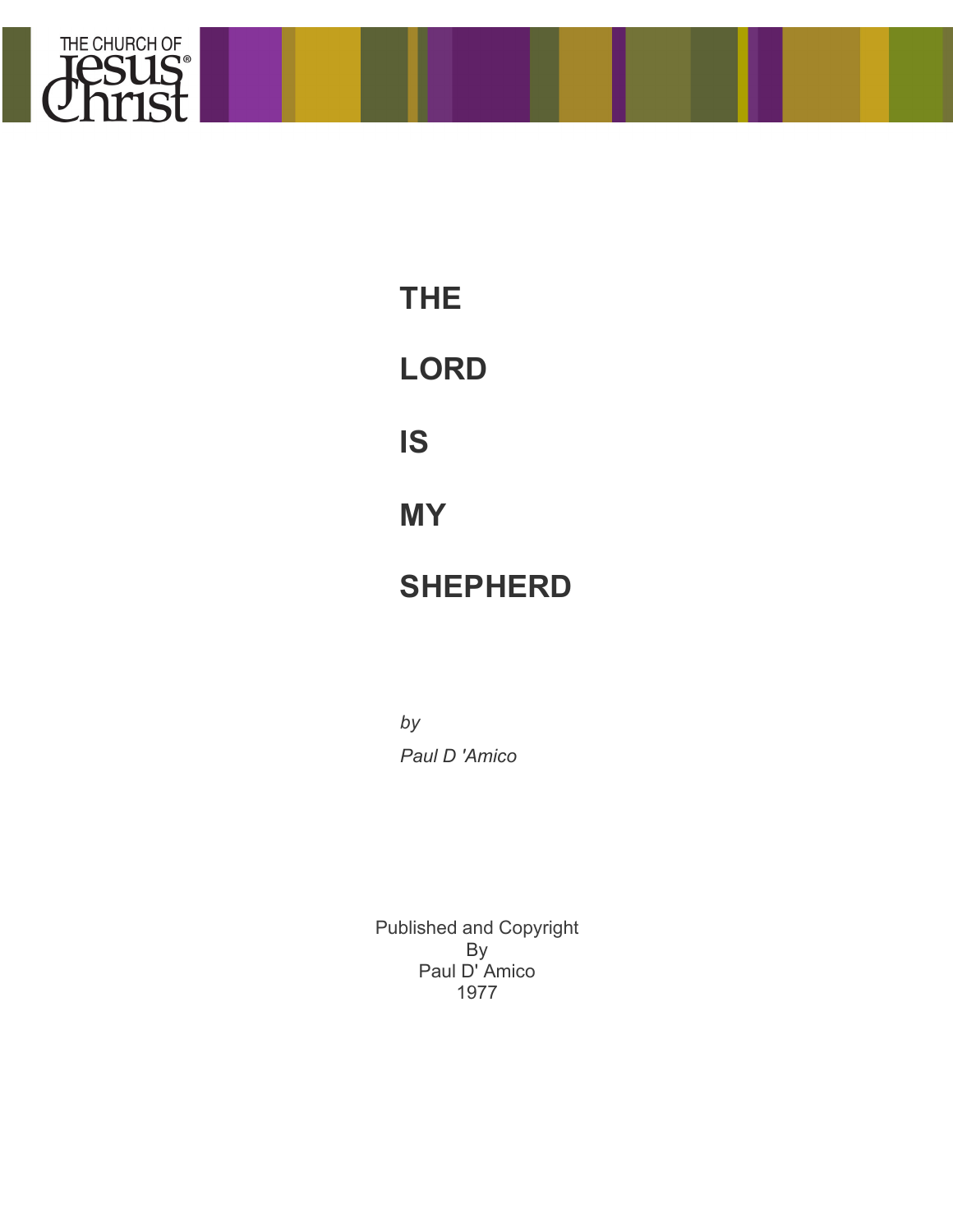#### *PREFACE*

*The Lord has spared my life since the time of my infancy and for this I am most indebted to Him. Perhaps the most prominent period of time during which occurred His guidance, protection, and encouragement was while I was* a *member of the Armed Forces during World War II. Many times, I did not know which course to follow or how to proceed. Each time The Lord intervened in my behalf.*

*In gratitude for what He has done for me, I have written the following account of my earlier years. The experiences quoted are being offered not only to glorify The Hand of the Lord but are presented as a repertoire for other young people who may undergo similar circumstances in their life.*

*My entry into and time in The Gospel of Christ have been the most important things of my life. There is just nothing to compare with the wonderful life we experience in the Service of God.*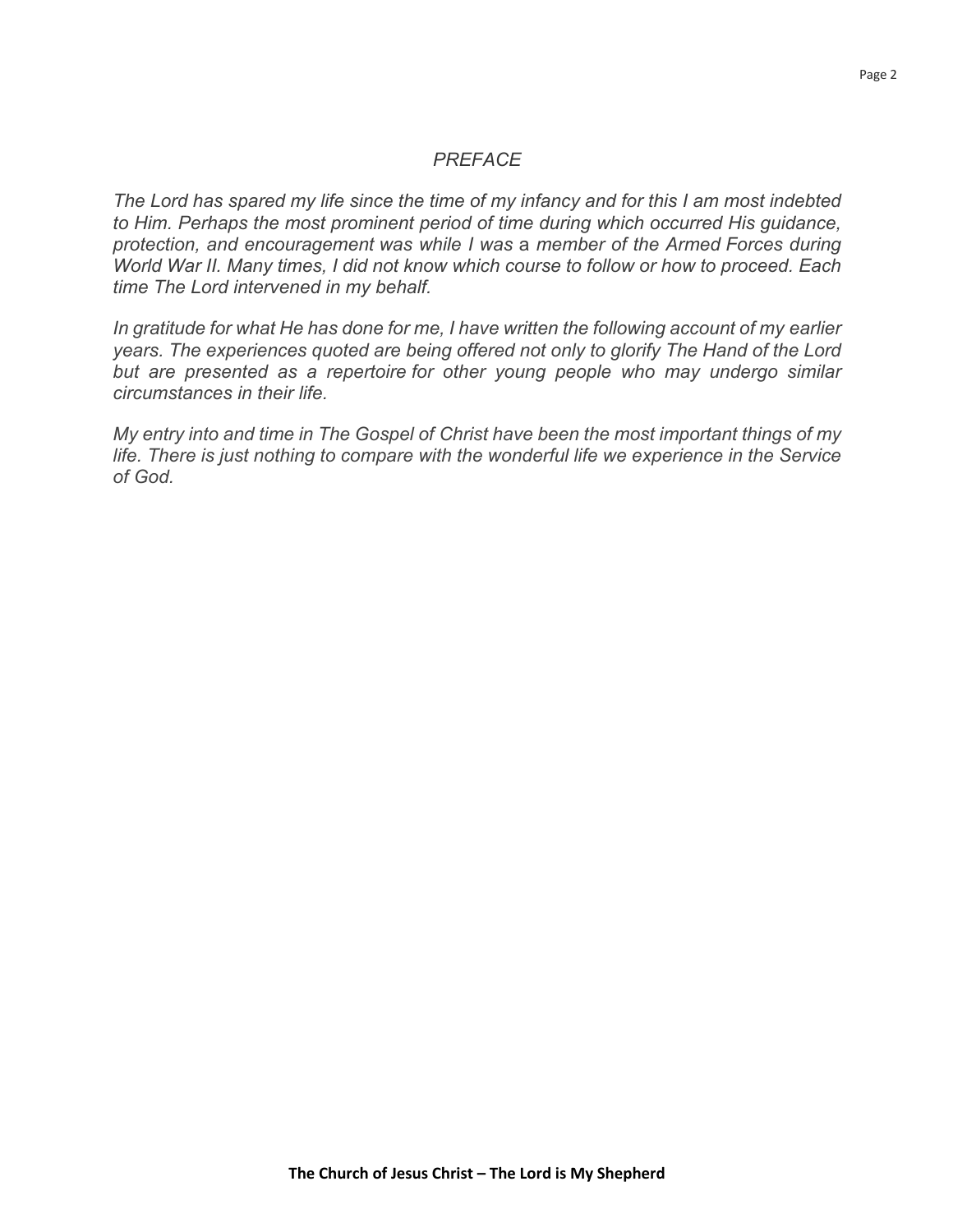#### *THE LORD IS MY SHEPHERD*

My name is Paul D' Amico. The son of the late Brother Ishmael and late Sister Julia D'Amico. I was born on June 26, 1923 in Detroit, Michigan, the youngest of six children. At the time of my birth, my parents and family resided at 5321 French Road, which was the home of the late Brother Ralph and late Sister Anna Frammolino and family. The late Brother Patsy DiBattista pronounced the Benediction upon me in The Church of Jesus Christ.

When I was only a few months old, I became seriously ill, even nigh unto death. During this illness, a Sister saw a vision. She saw a man dressed in white take me from my crib and, as He reached the door, He lifted His eyes toward Heaven in silent meditation; and He then returned me to my crib. The good Lord saw fit to heal me from this affliction, for which I praise His high and Holy name.

I attended the Hutchinson Elementary School in Detroit from September 1928 until February,1934. On February 16, 1934, our family left Detroit and moved to Rochester, New York, where my father, an Apostle, had come to preach The Gospel of Jesus Christ. A mission of The Church had been started in Rochester when we arrived there.

I attended Number 20 School, Washington Junior High School, and eventually graduated from Benjamin Franklin High School in 1941.

During my second year of high school, I was baptized into The Church of Jesus Christ on October 9, 1938. My oldest Brother, Sam, baptized me, and my father confirmed me.

A few days after my baptism, I composed the following poem:

*It was Sunday morning, the ninth of October We were listening to the preaching of our Brother, The Spirit spoke within me as though to say, Today you'll be on The King's Highway.*

*There was a great blessing in the preaching of that morning, And The Lord was showing me that it was I whom He was calling, After the hymn was sung The Spirit bid me rise, And in the name of Jesus Christ I wished to be baptized.*

*I sat down again and began to meditate, Upon the great step I was taking that day, And while I was thus meditating to The Lord, I thanked Him for calling me on the narrow road.*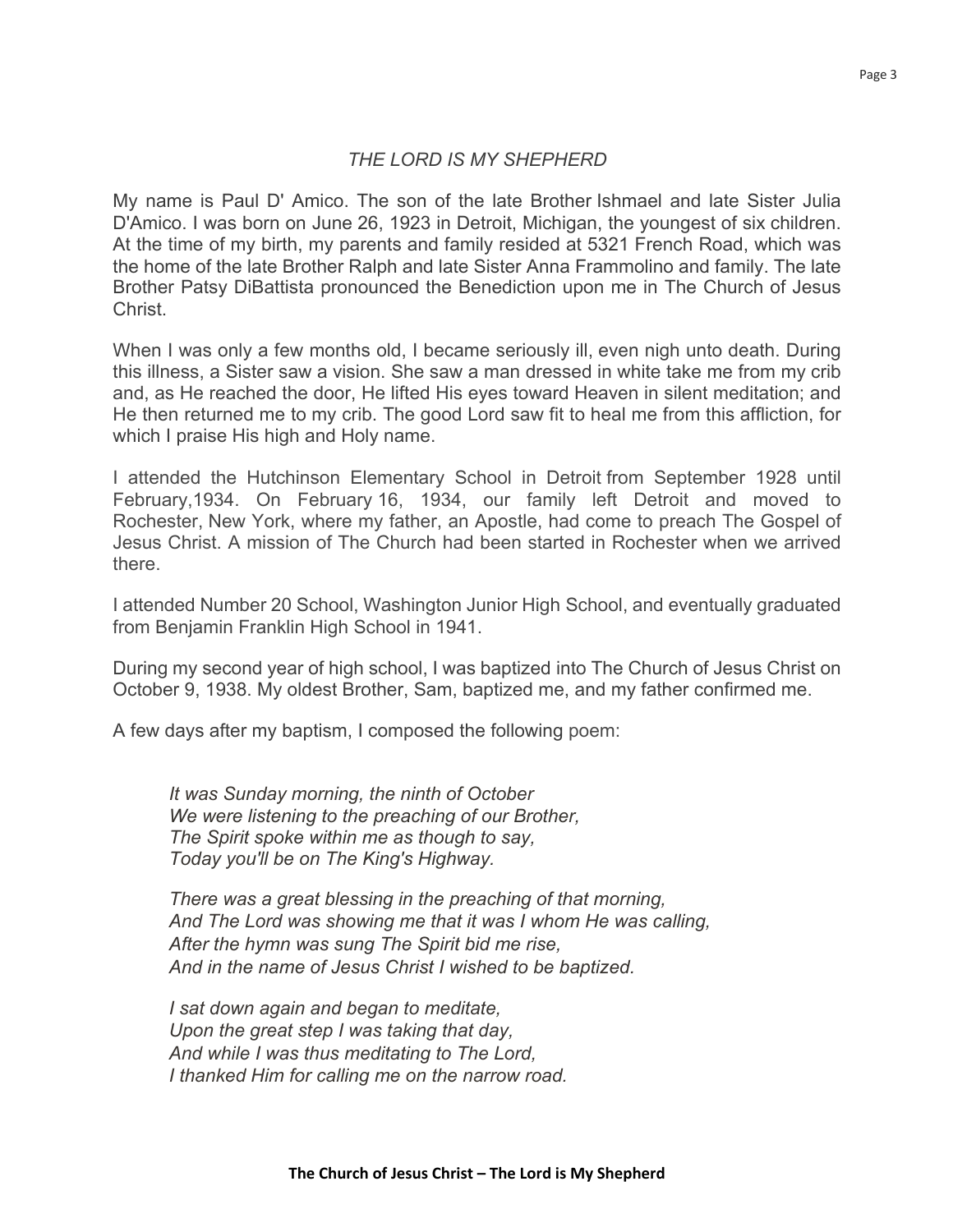*I felt a bit discouraged that I was the only one, Who was making* a *covenant that day to God's Blessed son But as another Brother was preaching with great power, The Lord moved mysteriously and began to call others.*

*My heart was filled with joy, my tongue cannot express, And this brought to me a great happiness, To think that five souls who had often heard His word, Had decided to make their Covenants with The Lord.*

*This day to us shall be* a *great remembrance, For it was He who gave us The Spirit of repentance, It pleased Him to call us from this world of abomination, And gave us a hope to receive our salvation.*

*So Brothers and Sisters let's pray for one another, That we may prove faithful and finally meet together, In the paradise of God, where all His Saints will meet, To reign with Him and His Beloved Son for all eternity.*

In October 1941, I was ordained a Deacon in the Rochester Branch. I deemed it an honor to have this office and did all I could to fulfill my duties and responsibilities. I was determined at a very young age to serve God. In fact, I had never gone astray into the world, but was always near The Church and attended all meetings during my childhood and into the days of my youth, until that blessed day came when I made my covenant with The Lord. Blessed be the name of The Lord!

#### INDUCTED INTO ARMY

On January 26, 1943 I was inducted into the United States Army, taking oath that I would serve in the military service for the duration of the war plus six months. One week later, I left Rochester for the Reception Center. I shall never forget that day when we were together at the station until the call for my departure. It was a sorrowful separation, but we were comforted in the hopes of uniting again some glad day.

I arrived at Fort Niagara on the afternoon of February 2 and was immediately examined, interviewed, and given my uniform.

On the morning of February 5, three days after I had arrived, my name was called out at Reveille and I was ordered by the Platoon Sergeant to report to a certain Captain Ponds whose office was in the Headquarters Building of Fort Niagara. The Sergeant briefed me as to how I should report and how I should act during the conversation. This was the beginning of military discipline for me. On my way to headquarters I asked the Lord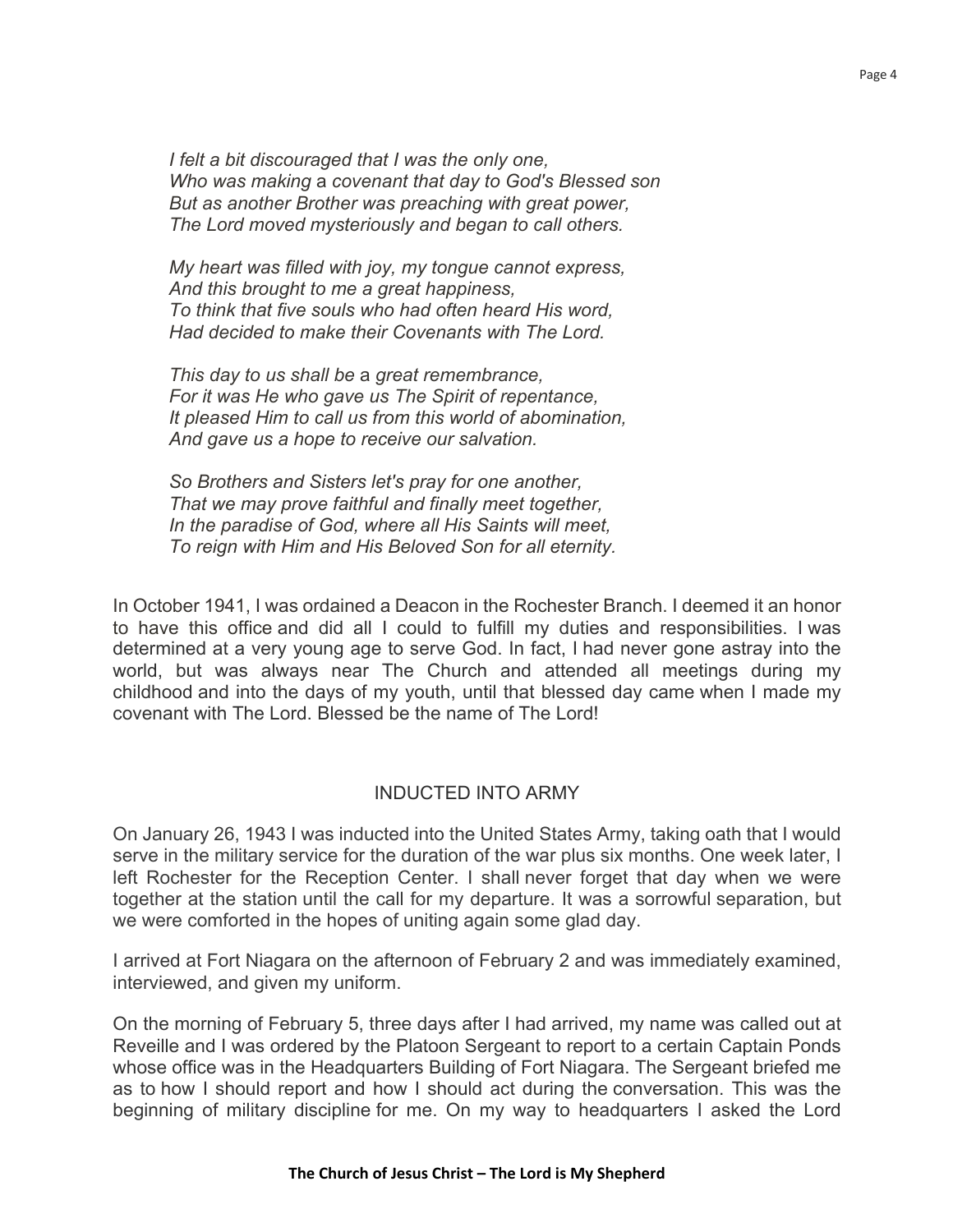to guide me and to assist me in whatsoever I was going to face. When I arrived at the appointed place, I knocked on the Captain's door and was told to come In. I Saluted him in a military manner saying, *"Sir, Private Paul D'Amico reports as directed.*" the conversation began. The Captain had my service record on his desk but desired more information. We had a lengthy conversation which lasted for more than one hour and many questions were put before me. All of these questions had bearing on The Scriptures and on my beliefs. The Captain had some knowledge of The Bible, but evidently had a very vague interpretation. Permit me to say, that for every question he asked, the Lord blessed me with a prompt and reliable answer.

The Captain was very well satisfied with what I had to say, and then finally he concluded the interrogation with this last question telling me to think hard before I answered. The question was, *"D'Amico, would you rather remain behind the combat zones without carrying a gun at the same time that others are going into battle to risk their lives that you might have freedom and security?"* A supernatural power took possession of me, and I arose saying these words: *"Captain, it is my faith and firm belief that neither the gun nor the sword shall be the defense of this nation, but the God of Heaven shall fight for us if we only trust in Him."* For a moment he was speechless, and then he arose; and, placing his hand on my shoulder, he said, *"D'Amico, you have convinced me that you are sincere in your belief, and upon your request, I shall recommend that you be put in noncombatant service."* He then added, *"There's one thing I want you to bear in mind. Don't tell anyone else concerning your personal beliefs."* After saying these words, he dismissed me. I left the room and thanked God for having been my defense and for having proven with evidence my faith in Him.

On February 10, I received my orders to report to Camp Grant, Illinois for basic training and arrived there the following day. I had been assigned to the Medical Corps.

Basic training in the Medical Corps was not very easy, though I realize it could have been worse in other branches of the service. Our training period lasted 11 weeks, six weeks of basic training and five weeks at the Camp Grant Army Clerk School. I graduated from Clerk School in April 1943.

# FIRST WEEKEND PASS

One week after graduation, I obtained my first weekend pass. Detroit, Michigan was almost 400 miles from Camp Grant, thus making it a round trip distance of 800 miles. My pass was good tor only 30 hours. I knew the journey would be tiresome, but I also knew that to be among the Saints and to be fed on The Word of God would surpass all the natural cares of life. I was able to spend 12 hours in Detroit on Sunday with my brother, Fred, his family and with the Saints. In Detroit, I attended Branch No. 1 in the morning and Branch No. 4 in the afternoon. The opportunity to bear my testimony in both meetings was granted, and, above all, I was happy to partake of The Lord's Supper.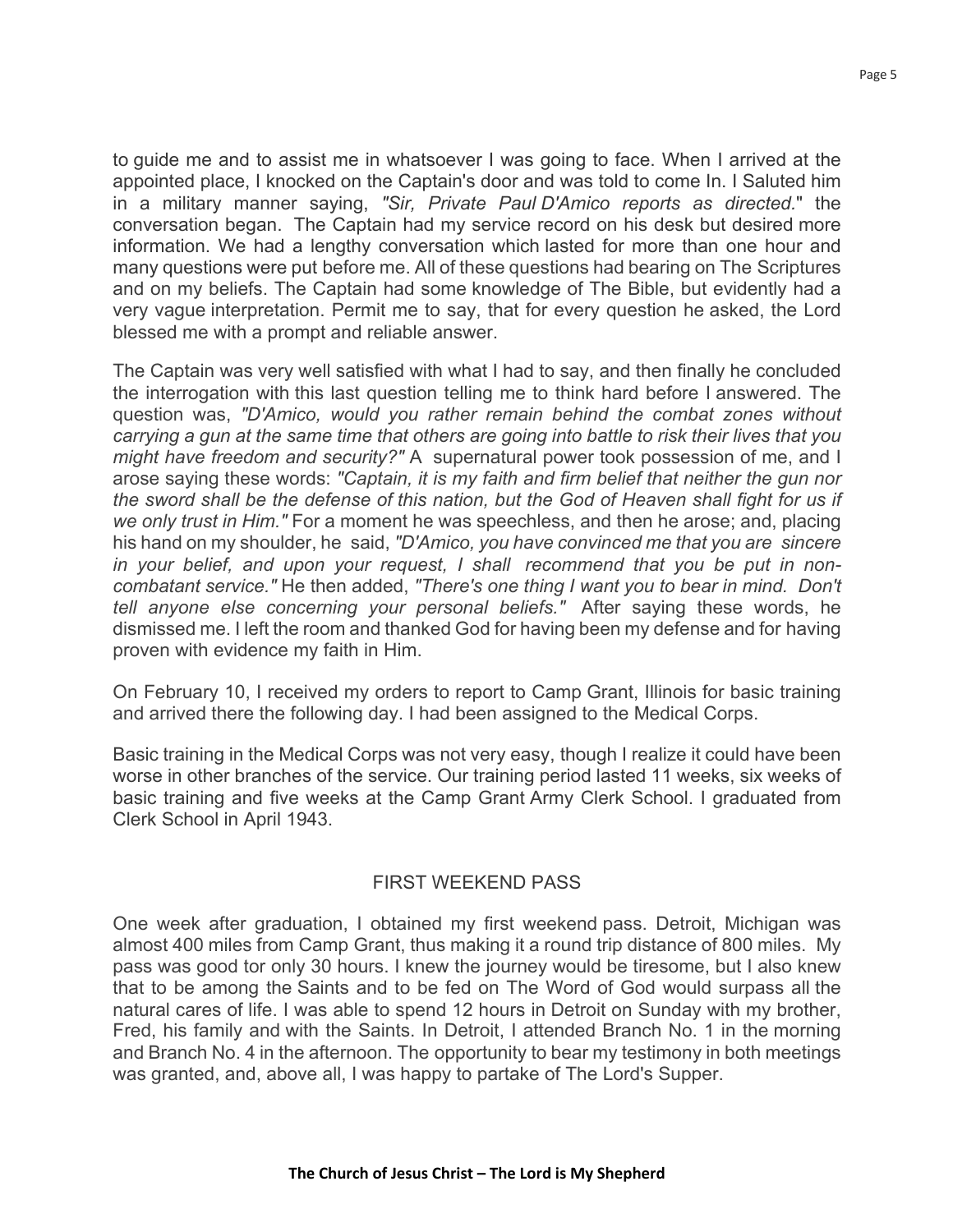During my period of basic training, I had to endure persecution because of my religious background and my choice to live The Gospel of Jesus Christ spotless and beyond any reproach of this world. Many of the other soldiers refused to associate with me because I was not of their type. They did all they could to change me. No doubt the devil was helping them, but I praise God that, with my prayer and with His help, I was able to endure it all and was able to shun their evil ways.

Perhaps one of the most unbearable persecutions was when the entire company nicknamed me "The Bund" and everyone always greeted me with the Nazi salute. One night, I asked The Lord to give me more strength because I was unable to endure it any longer. The following day we went on a long march. While we were walking, the men began their daily routine of mocking and repeating the aforementioned nickname. I silently petitioned The Lord. All of a sudden, we were halted by the Company Commander. He approached the center of the company and, with a stern look on his face, he asked: *"Are you men American soldiers or do you prefer the Nazi military ways?"* Then, pointing at me, he said, *"He has done nothing wrong to my knowledge to merit such a name. This nonsense will cease immediately, and should any man choose to carry on, I* 'II *be sure to reward him with a court-martial.* "The following day, a memorandum was put on the bulletin board to the same effect. It pleases me to say that from that time on I was not bothered again by the same group of men. Along with the poet, I feel to exclaim:

*"Yes, Jesus took my burden I could no longer bear, Yes, Jesus took my burden in answer to my prayer, My anxious fears subsided, My spirit was made strong, For Jesus took my burden, And left me with a song."*

On May 7, 1943, I received orders to report to Camp Ritchie, Maryland for duty. Train reservations were made, and, on May 8, I arrived at Camp Ritchie. My first impressions of Camp Ritchie were very discouraging, and I began to be very restless. My stay there was of a very short duration, thus convincing me that the feeling I had had come from God.

# RECEIVED TWO EXPERIENCES

While at Camp Ritchie, I was neither interviewed nor assigned, but I did receive two experiences which will remain with me as long as I live. In my barracks was an old soldier who was waiting to be discharged from the army. One day he called me by his bedside to have a little chat. I introduced myself to him, but I can't recall as to whether or not he gave me his name. He said, *"I've been watching you for several days and it seems that you don't like this place and that you are undergoing a great trial of discouragement. Do you believe in God?"* I answered, *"Yes, I believe in God."* He went back to his barracks bag and took out The Bible. Then, holding it in his hand, he said, *"Do you believe in The Word of God?"* And again I replied, *"Yes, I believe in The Word of God."* He opened The Bible to the 23rd Psalm (The Lord Is My Shepherd) and asked me to read it to him. As I was reading the part where David says: *"Yea, though I walk through the valley of*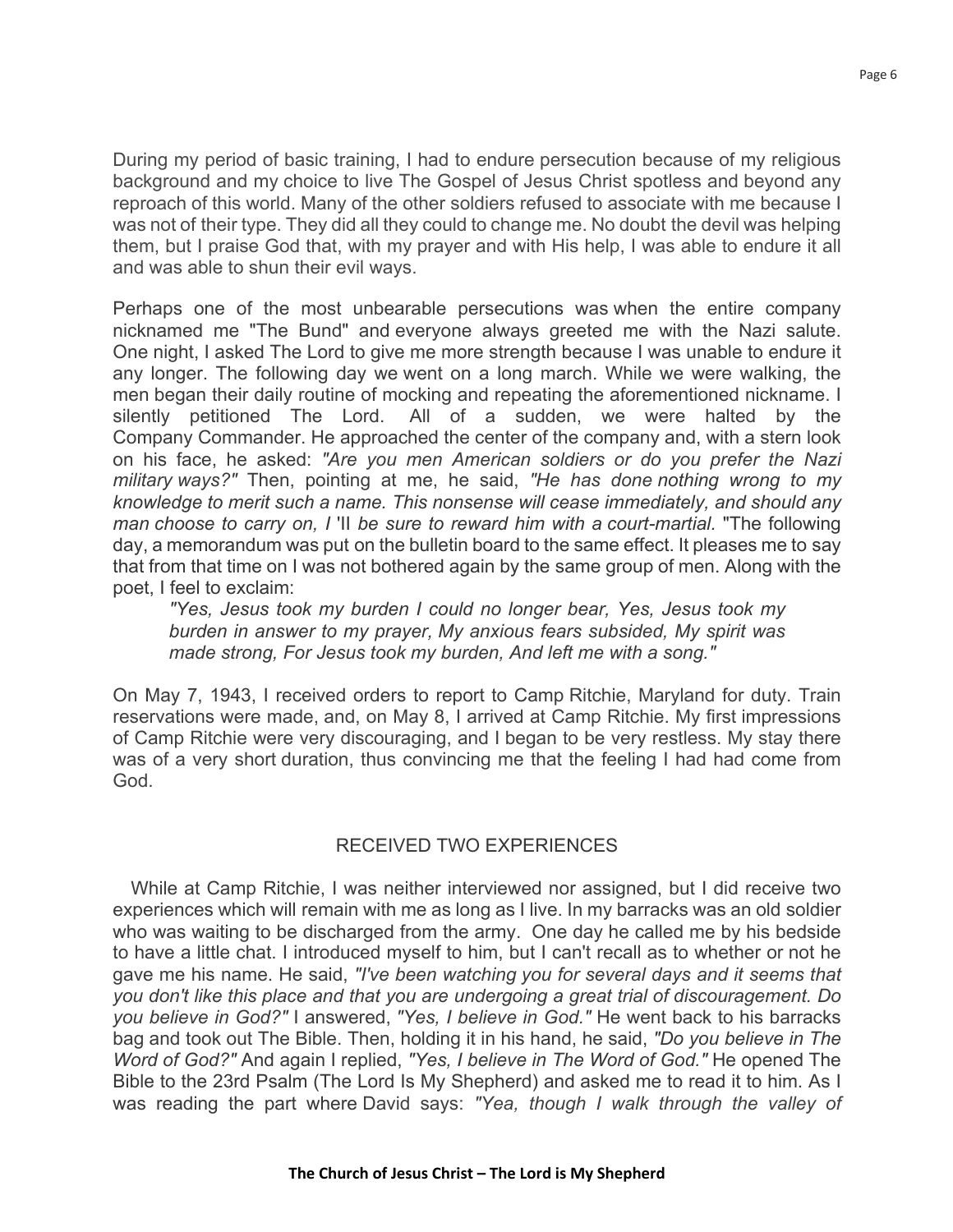*the shadow of death, I will fear no evil ... "* He stopped me and, repeating these words, he continued his conversation saying, *"Camp Ritchie to you appears to be a valley of the shadow of death, but can't you feel the rod and staff of God nearby to comfort and strengthen you?"* I answered, *"Yes, indeed I can feel The Lord is near me."* He then replied, *"Why don't you try to forget your surroundings and make it a matter of prayer unto God? I'm sure He can help you."* His final words and those which impressed me most were, *"If this is not the place for you, I am certain that in a mysterious way you will be transferred to a better place."* Not many days thereafter, these words were fulfilled.

At Camp Ritchie I was given a two-day pass, and having received an experience from The Lord, I was directed to go to the home of my sister, Erma, in Aliquippa, Pennsylvania. Without delay, I proceeded to her residence. Upon arriving she told me how glad she was that The Lord had answered her prayer. During the week in the midst of her discouragement, she had asked The Lord to permit her to see at least one of her brothers who were in the service. We both felt blessed in knowing that The Lord had fulfilled the desire of her heart. I enjoyed myself in Aliquippa on Sunday morning, and on my way back to Pittsburgh, I stopped for a few minutes in McKees Rocks, Pennsylvania and greeted the Saints there. This trip increased my desire and determination to press forward and to continue enduring the small trials and obstacles which from time to time befall me.

The experience which led me to Erma's house was as follows: I left Camp on Friday Night with a barracks bag on my shoulder and walked three miles to the main highway in that part of the country. My intention was to hitch-hike part or all of the way to New Jersey; but, as I waited on the highway for a ride, a voice said to me, *"Do not go to New Jersey. Cross this Highway, and very shortly a bus will pass by. This bus is bound for Pittsburgh. Board this bus and go on to Aliquippa; your* sister *Erma wants to* see *you."* I obeyed the voice. It was midnight. Within five minutes or less, a bus did come by, and I proceeded to Aliquippa. The following day when I arrived at my Sister Erma's home, she and I both rejoiced when she related that she had asked The Lord to send me to her home. Blessed be the name of The Lord who is the inspirer and hearer of prayer.

# TRANSFERRED TO MARYLAND

On May 19, I was transferred to Edgewood Arsenal, Maryland, and I was immediately assigned to an administrative station hospital position in the Registrar's Office. My duties included making various statistical reports (weekly and monthly) and of forwarding them to the Surgeon General's Office in Washington D.C. I also admitted patients to the hospital and directed them to their wards. Making the Surgeon's Daily Morning Report was another of my duties. As time went on, this work became very interesting.

One month after my arrival at Edgewood Arsenal, I was granted a two-day pass; and, for the first time, I was privileged to go home to behold the faces of those whom I had left. My brother, John, was home at this time on a convalescent furlough, because of an operation. My sister, Erma, and Brother W.H. Cadman were also there. On Sunday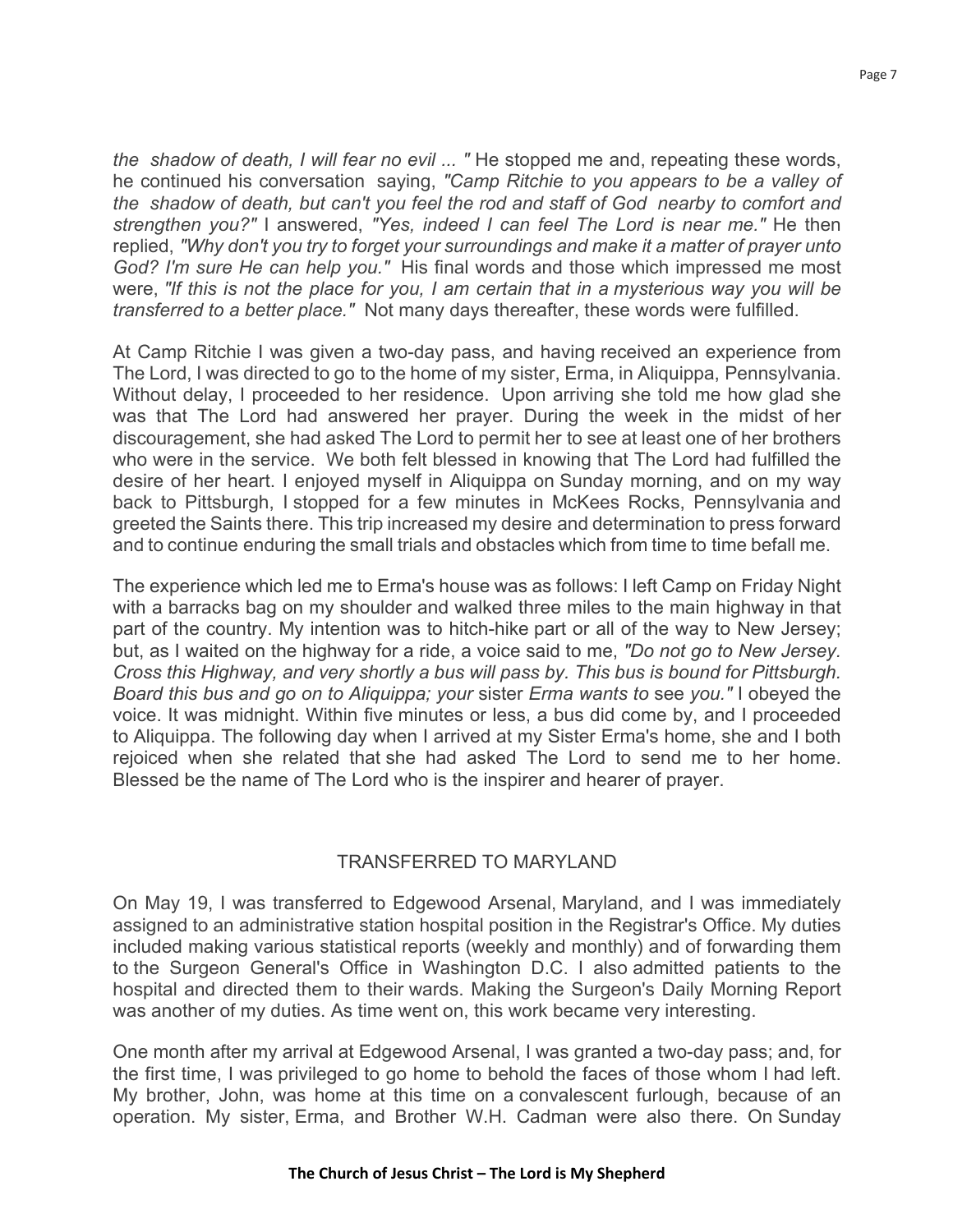Morning, a wonderful feeling prevailed in our service. With much regret, I had to leave immediately after the morning service. I was exceedingly glad, however, to have seen my family again.

Not very long after this trip I went through a period of spiritual weakness. During this time, I had been offered weekend passes but did not accept them. I refused all the opportunities which were given me. I knew that I was not too distant from the Saints of New Jersey and New York; but I hesitated to visit them. I have yet to explain for this. Finally, one Saturday night before retiring, I petitioned The Lord and made my weakness known, asking Him to show me where I had come short. I was unable to obtain rest that night and, at 5:00 a.m., I turned my mind unto God again. Suddenly a personage appeared by my bedside and said in a powerful voice, *"I brought you near the Saints of New Jersey and New York. Why do you refuse to go?"* He repeated these words twice, and then he disappeared. I immediately realized my mistake in having refused the previous opportunities and knelt down instantly to ask The Lord to forgive me. I also made a promise that from that day onward I would accept all passes and would endeavor to be among the Saints as often as possible. I must say that I did make many trips from that time on.

It is most fitting at this time to relate another experience which proves how mysteriously The Lord works. Before leaving Camp Grant, I received a letter from a Sister of The Church. She stated that her prayer was that God might send me somewhere within the vicinity and within reach of the Saints. When I read this, the spirit of doubting Thomas came upon me, and I said to myself, *"Who am I that The Lord is going to send somewhere close to the Saints, while all the other men are being sent out to distant places, even across the waters?"* I soon forgot all about this, but the time came when our Sister's prayer was answered; and The Lord did not hesitate in showing me where I had doubted. To be sure, my desire and determination to serve Him increased all the more.

#### FIRST PROMOTION

On July 28, 1943, I was promoted to Private First-Class, and I continued to work in the Registrar's Office. My senior officers and non-commissioned officers were very good to me, and, to show my appreciation, I made all efforts to do my work promptly and to the best of my ability.

My first furlough was granted on September 16, 1943, eight months after my Induction Into the service. My father, mother, and family were all glad to see me again. I cannot describe my feelings, for within me were a blessing and a joy which are hard to express. I was home for seven days, which passed quickly. That week I also visited my brother, Fred, and his family in Detroit, remaining there for only 24 hours, and upon my return, I stopped in Lockport for an evening, where the opportunity was given to me to see the faces of the Saints there and some of our Church friends (non-members) who were new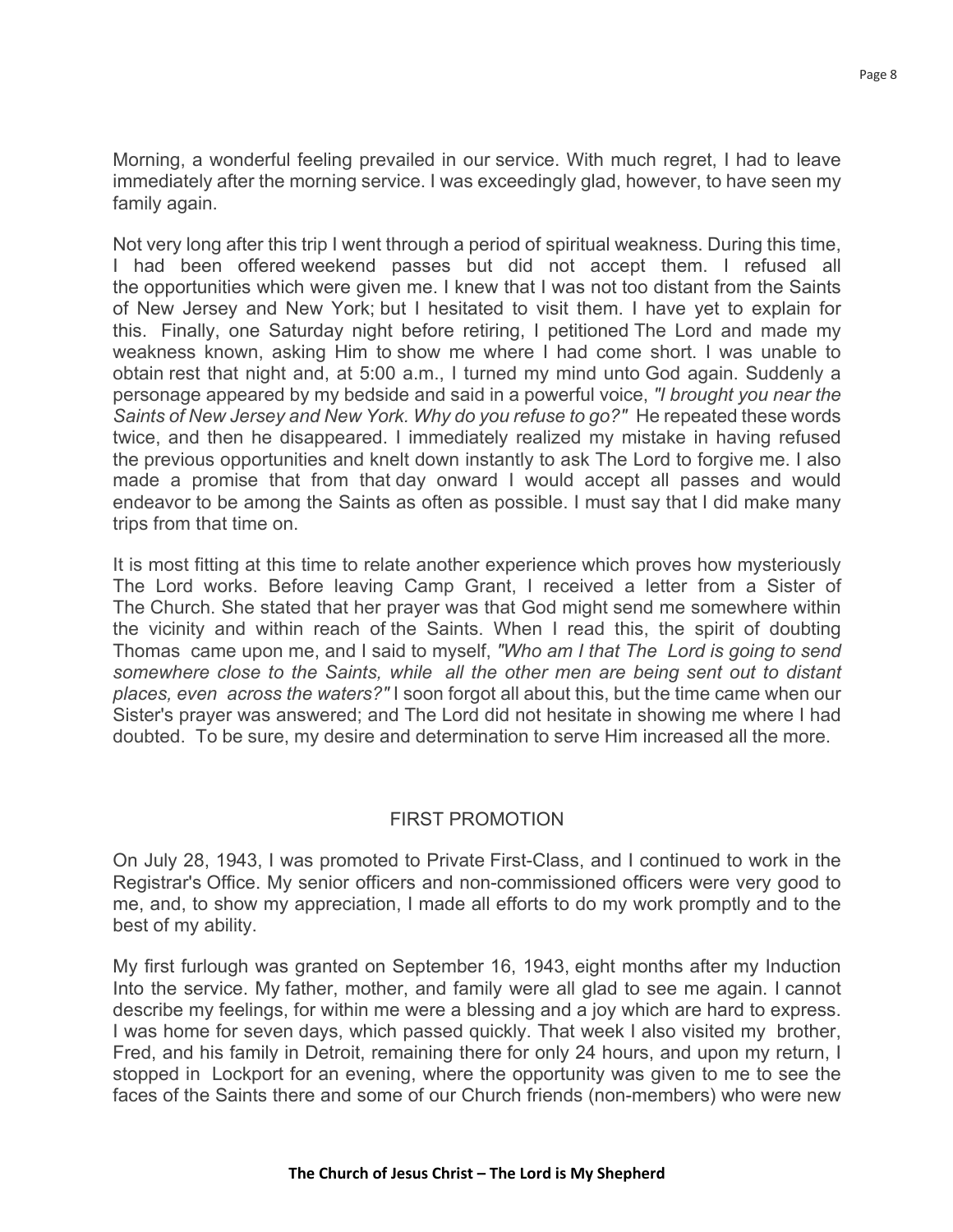to me. When my furlough had ended, I had another bitter departure, bidding farewell to my family and the Saints there for the Wednesday night service, where I stopped in the Bronx N.Y. Branch for the Wednesday night service where I had another enjoyable time.

During the latter part of November, I was promoted from Private First-Class to Technician Fifth Grade. My classification was that of a Clerk-Typist.

In January 1944, I attended the conference at McKees Rocks, Pennsylvania, on a three day pass, staying with my sister, Erma, and family. I met many Brothers and Sisters at this conference. Also there were my dad, and my brother Fred, from Detroit. Many great blessings were received at that conference.

On my furlough in March 1944, all of the family were united at Rochester, with the exception of my brother John, who was somewhere in England.

Brother John Azzinaro and Brother Guy Karelli were stationed nearby at Ft. George G. Meade, and we visited one another often.

In June, 1944, I was on alert to be sent overseas, but illness forced my removal from the availability list. A few fays later, I went home on pass and once more spent an enjoyable time with my family and the Saints.

# MADE A CORPORAL

During the month of June, I was made a Corporal. At that time, men of technician ratings from which I was promoted, when shipped elsewhere and relieved from assignment, were being reduced to the grade of Private. My Commanding Officer, not desiring this to happen to me, recommended this change of rank.

On July 31, 1944, my father left home for Palatine Bridge, New York, with intentions to proceed from there to New York City and New Jersey, visiting the Saints of the various Branches and Missions of The Church. I was granted a weekend pass, and, along with Brother Salvatore Azzinaro and Carmine Talarico (both of the Bronx), went to Palatine Bridge. On Sunday, we had the ordinance of feet washing and experienced many blessings of God.

In September, 1944, I went home on furlough again and was pleased to see my sister, Erma, and her baby from Aliquippa. She had come home to meet me and be with the family for a few days. I spent another day In Lockport on this occasion, and felt that The Lord had rewarded me for my desire to visit the Saints. Brother Chris Trovato (also from Rochester) was home during this time, and once more the two of us were able to meet and spend some time together.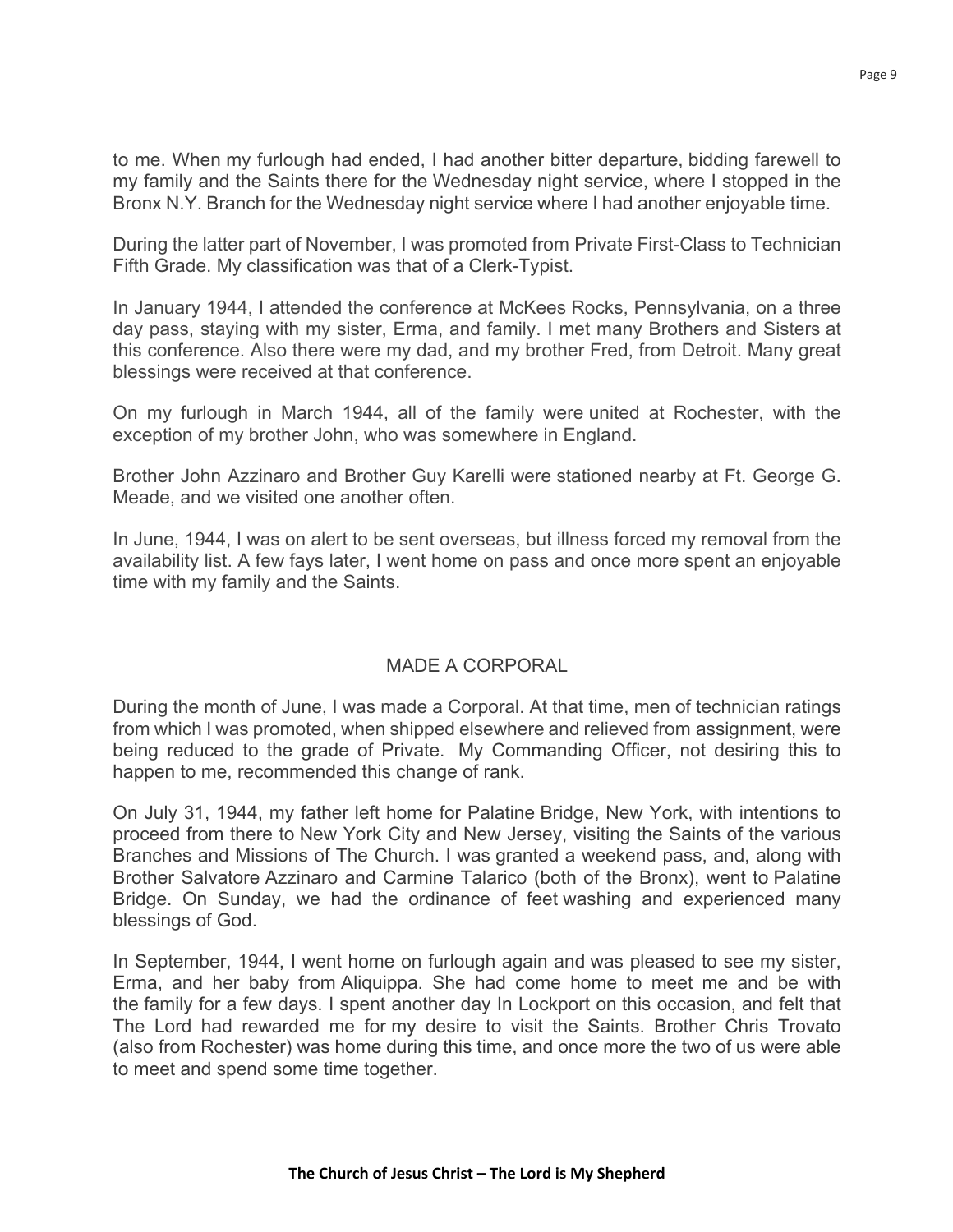In September, 1944, I was transferred from Edgewood Arsenal to Camp Barkeley, Texas. A five-day delay enroute was granted, and I returned home again, not knowing when another such opportunity would be granted me. I realized also that his move meant an end to my trips among the Saints. Nevertheless, I was grateful to God for having given me all the aforementioned privileges.

I was comforted in my loneliness because two other young Church Brothers were also stationed there. After a few days, I located Brother William DiFranco and his wife (who lived off camp with him) from Cleveland, Ohio, and Brother James Lombardo from Detroit. We met every weekend and whenever otherwise possible. We discussed many things relative to the faith of The Church and our experiences. At times, we sang hymns. Occasionally, we read The Word of God. In doing this, we were greatly blessed.

After seven weeks well spent together, Brother DiFranco was discharged from the Army. Our farewell meeting at his home will be long remembered. The blessings of God were showered upon us even more than our natural bodies could stand. While Brother Lombardo was praying, I heard a voice, saying the words for the hymn. *"Fear not, I am with thee, oh! be not dismayed, For I am thy God, and will still give thee aid; I'II strengthen thee, help thee, and cause thee to stand, upheld by My righteous, omnipotent hand, upheld by My righteous, omnipotent hand."* When I related this experience, we felt the confirmation of God's presence.

Brother Lombardo and I were talking one day and the thought came to us, *"Wouldn't it be nice if we could see some Brother from The Church come out to Texas for Christmas?"* I made it a matter of prayer, and with all confidence I felt that The Lord would grant us this desire. Just before Christmas, Brother Anthony Brutz arrived at Camp Barkeley, having suddenly been transferred from New York City. He was then a member of Detroit Branch no. 2 and is now a member of The Ministry in Tucson, Arizona. We praised God for having answered our prayers. After Christmas, Brother Brutz received more orders transferring him to Camp Maxey, Texas into the infantry. Meanwhile, we were pleased to have another young Brother from Detroit, Frank Conti, come to Camp Barkeley for Basic Training. Within a few days, to our great surprise, Brother Brutz returned to Camp Barkeley, making a total of four of us Brothers. May I ask: *"Is there anyone who can deny that this was the mysterious workings of God?"* surely they cannot.

# PROMOTED TO SERGEANT

In November, 1944, I was assigned to a Provisional Company. Upon activation, we were known as the 379th Station Hospital. I was promoted to the grade of Sergeant, with a Chief Clerk's classification.

On February 5, 1945, our unit moved to Camp Bowie, Texas for parallel training. It was indeed sorrowful to separate from the other three Brothers. I began corresponding with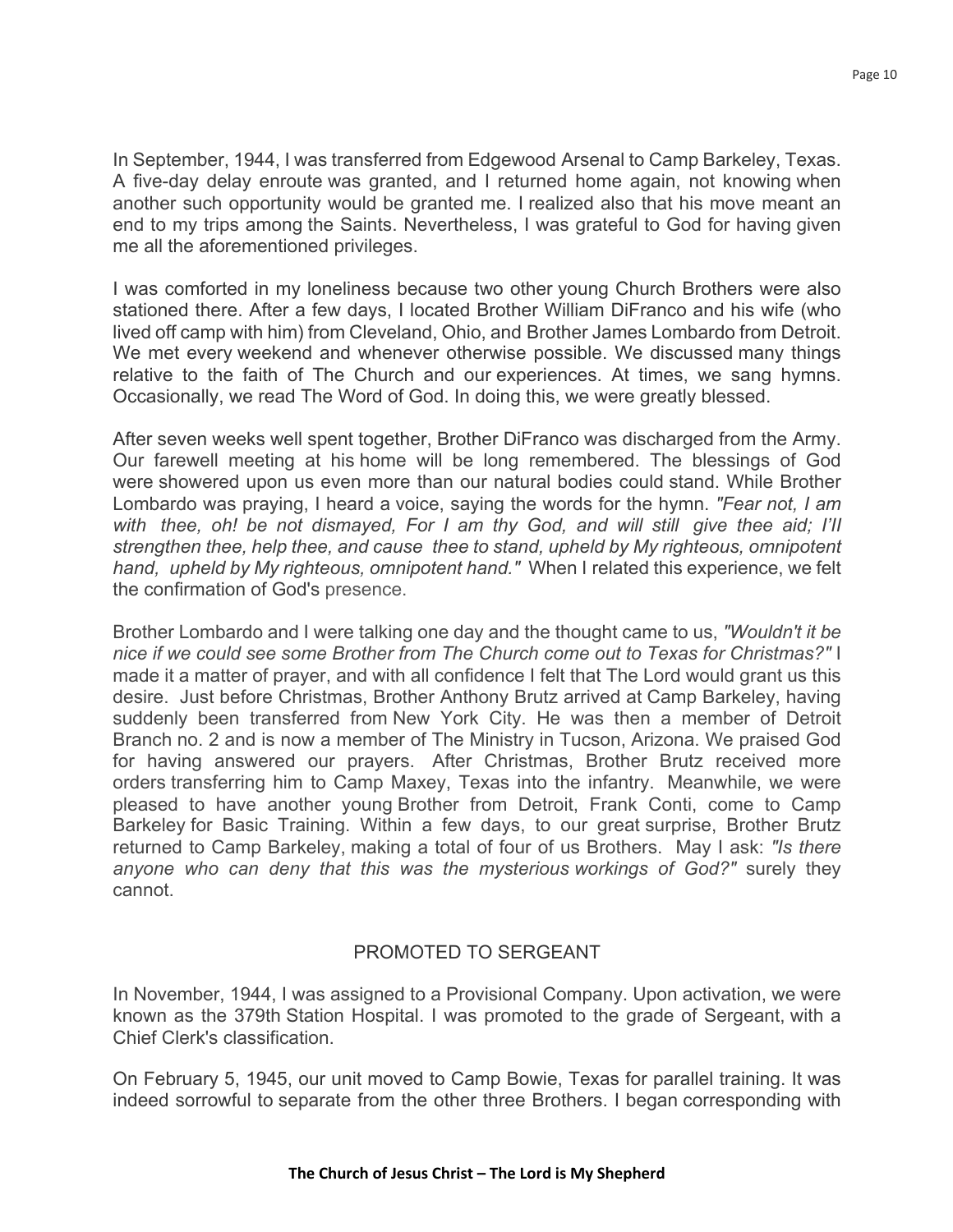them and within three weeks, I visited them two times on weekend passes. Camp Bowie was only one hundred miles from Camp Barkeley.

While at Camp Bowie, I was granted my POM (Prior to Overseas Movement) furlough. On the way to Rochester, I stopped in Detroit. My mother was there because of my sisterin-law Josephine's affliction. I remained in Detroit for two days with my family there, and I saw many of the Saints at the Friday Night M.B.A. meeting. My stay in Rochester was seven days. I spent a day in Lockport that week, accompanied by my father. We had a wonderful time. Dad held a service that evening in the home of Brother Perry Simone and many visitors attended. We sang many hymns, and then I was invited to bear my testimony to the truthfulness of The Gospel. I did so, both in English and Italian, and felt great liberty in telling of my experiences, especially to our friends who as yet had not accepted Christ as their own personal Saviour. Since then, a few have obeyed The Gospel. One week had passed away rapidly, and I was again on my way back to camp. My father and I left Rochester on Saturday night to spend the Sabbath with the Saints of Detroit. We spent an enjoyable day, attending Sunday School and morning worship at Branch no. 1 and the afternoon fellowship meeting at Branch No. 4. That night, much to my regret, I had to leave for Texas, not knowing when my next trip home would be. Yet, The Lord always comforted me, and His promises have followed me continuously.

I arrived at Camp Bowie on Marth 6, only to find that our unit was disbanding. This was a shock for me, but I was determined to face the future with my trust In The Lord.

On March 9, I obtained a three-day pass and once more went to Camp Barkeley to visit the three Brothers whom I had left behind. Brother Frank Conti had been transferred to Camp Crowder, Missouri already, but I did find Brothers Brutz and Lombardo still there.

Three days later, March 15, most of the men from our unit were shipped to Camp Crowder. I arrived there the following day and immediately contacted Brother Conti. The next day, Brother Lombardo arrived there. Once more, The Lord united the three of us.

On April 11, I received orders to report to Camp Beale, California four days later. Our separation was sorrowful indeed, but we had no alternative. I did not get a delay enroute, but I was very fortunate to have received a furlough six weeks before.

# SENT OVERSEAS

Four and a half days after arriving, I was processed through Camp Beale and placed aboard ship for overseas. My 16 months of stateside duty and of being at least in close proximity to the Saints had come to an end.

Two days before leaving Camp Beale, I made three recordings of my voice, as sponsored by a commercial bottling company. I made one record for my brother, Fred, and his family in Detroit; one for my sister, Erma and her family in Aliquippa; and the third· for my mother,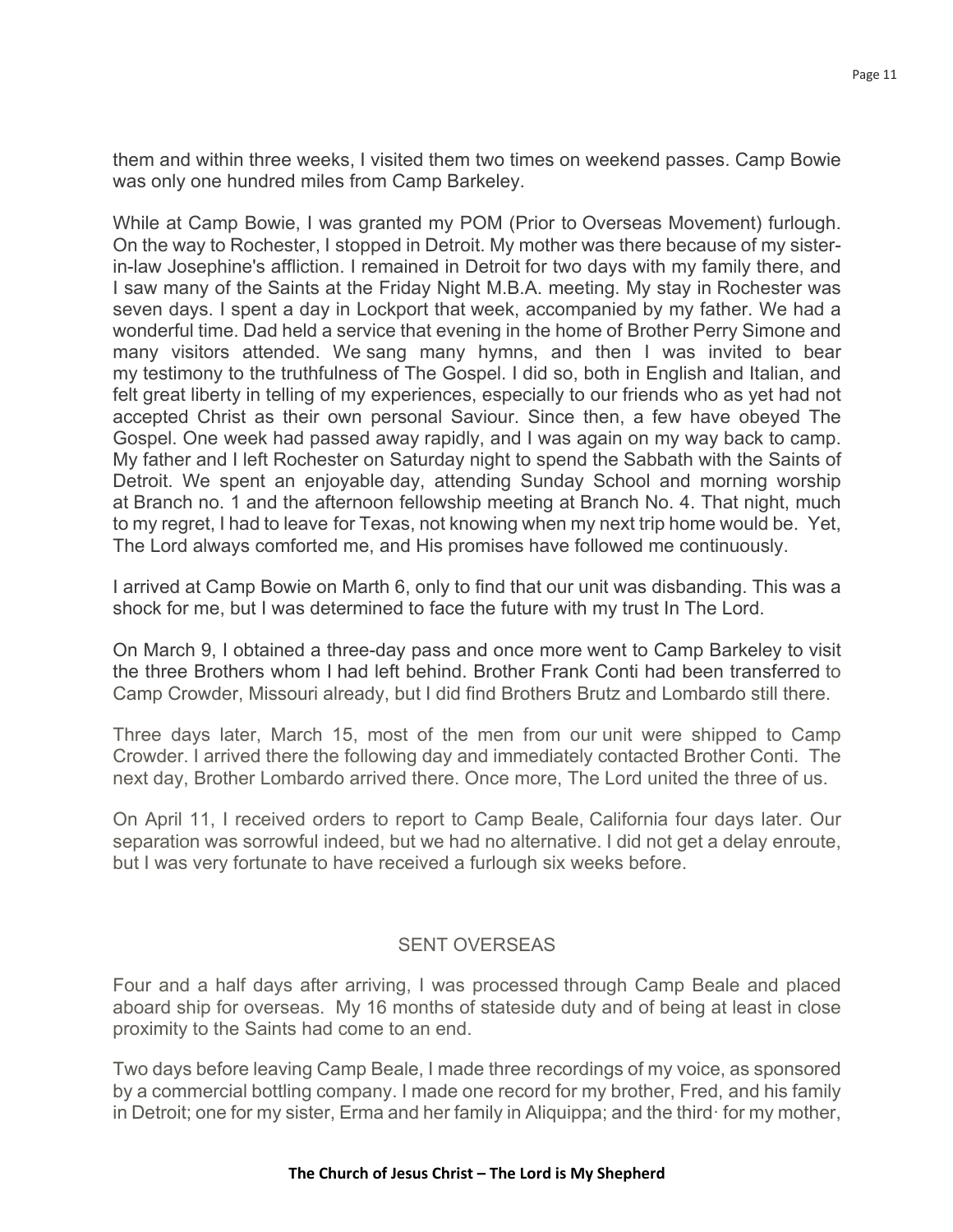father, and family in Rochester. In the record to my parents, as I recall, I mentioned that the war would be over real soon and then we would all come home to stay. The aforementioned words were partly fulfilled four months later when the Japanese Government surrendered unconditionally to the Allies.

On April 20, I boarded the S.S. Howell Lykes at San Francisco. Four hours later, the ship began its journey, bound for New Guinea, but we were strictly forbidden to say so in our letters. The transport commander hinted that we would stop somewhere before New Guinea, and that if we would write letters, they would be mailed and sent to their destinations. I wrote my parents twice during the first four days of the voyage. On the fifth day, our ship stopped at Hilo, Hawaii to discharge two patients. Mail was taken off, and not very long thereafter, my folks received the two letters.

The day after leaving Hilo, I met a Mormon Chaplain named Fitzgerald, on board. He became very interested in me. knowing that I was a believer in the *Book of Mormon* and know that we, (the Bickertonites) were a separate organization having nothing whatsoever to do with the Salt Lake Mormon Church. Apparently, he had heard very little of our people. I had some knowledge of the Mormon beliefs, but my acquaintance with him increased my knowledge considerably. While I told him our beliefs, which are based on the written Word of God (the Bible and the Book of Mormon), he endeavored to point out the principles in the other two books which they sustain: *Doctrine and Covenants and The Pearl of Great Price.* We met as often as three times a week, and with the help of God, I enjoyed great liberty in presenting scripture and spiritual evidence of The Church of Jesus Christ under the leadership of William Bickerton in 1862. Also on the same ship were approximately 30 enlisted men of the Mormon faith, and through Chaplain Fitzgerald, I became acquainted with all of them. I found many interesting things by associating with these men and also was deeply impressed with the interest they displayed in the principles and fundamentals of their faith.

# ARRIVED IN NEW GUINEA

We arrived at Fintchaven, New Guinea, and Chaplain Fitzgerald left the ship to join some unit at this location. That was the last I saw him. At Fintchaven, more mail was dropped off and once again my letters to the family went on their way.

We arrived at Hollandia, New Guinea where we joined a convoy destined for the Philippines. Our convoy started with approximately 45 ships and vessels and a number of destroyers. Gradually, we were joined by other small convoys increasing the total to 90 ships, all headed for the Philippines. It was interesting to watch; yet we had to be on the alert, for the waters had not been declared safe yet and it was possible to meet enemy resistance. Thank God, we had no trouble.

On May 21, our convoy arrived at Leyte, Southern Philippines for three weeks of processing. While there, I held the responsibilities of a squad leader. Squads are usually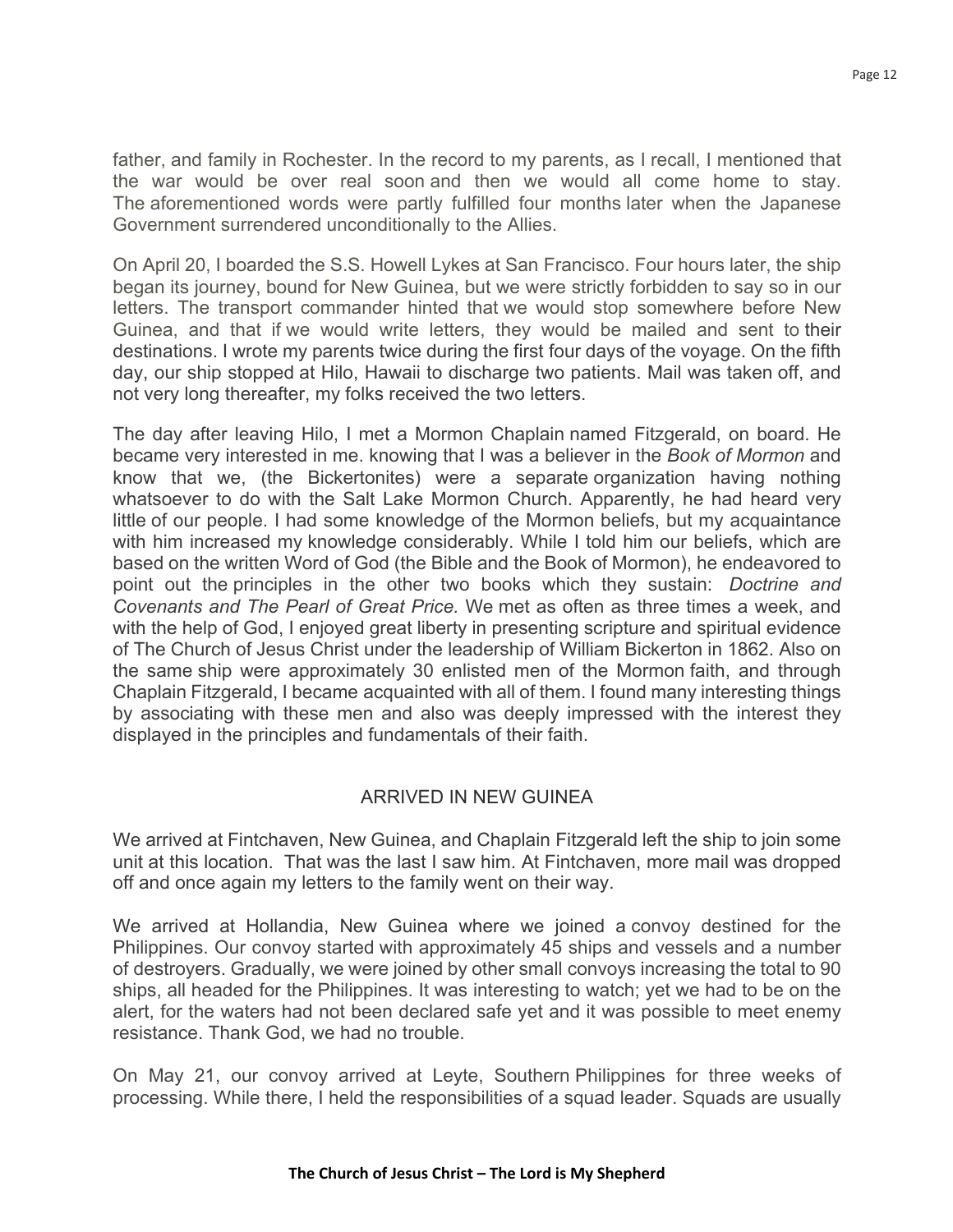small, but unfortunately this replacement Depot had no limit. My squad numbered 150 men, about half the size of an average company.

Before going any further, I would like to relate a dream I had aboard ship, a few days before arriving in New Guinea. I saw some Brothers and Sisters walking down the road going to visit a faithful and elderly Sister of The Church. When they arrived at her home, they found her dressed in a white garment which shined more brilliantly than the noon day sun. A spiritual conversation began in her home. While all present were enjoying a portion of The Spirit of God, a group of men and women who were not members of this Church came to this house. Upon arrival, they stated that their mission was to kill our Sister who was adorned in white, but it was evident that they were undecided on how to go about it. Finally, they secured a box and decided that they would put our Sister alive into this box and seal it. By so doing, she would smother to death. After sealing the box and without delay, they proceeded to the cemetery, assuming that by the time they would arrive our Sister would no longer be living. Meanwhile, the Brothers and Sisters of this Church followed this group to the cemetery with them because they were anxious to see what the outcome would be. Upon their arrival at the cemetery, they beheld that the box was being lowered into the grave. Before it reached the bottom, a loud noise was heard, and the top of the box was broken open; and our Sister arose and was being carried rapidly into the Heavens by some unseen power. While she was flying into the Heavens, she shouted with a voice which shook the earth *"Woe, Woe, unto those who fight against Zion."*

# INTERPRETATION GIVEN

When I awoke from this dream, I immediately petitioned The Lord for an interpretation. I finished my prayer but did not cease meditating on this experience. The interpretation which came to me is as follows: *"The Church of Jesus Christ and those of the world represent two distinctive peoples. The Power and Priesthood of this Church we know comes from God, and it has been revealed, in the past, this Church is accepted even as the Church of Alma."* The world in this dream sought to destroy this Woman who represented the TRUTH, FULNESS AND VIRGINITY of this Church. The final words of this woman will stand as a testimony in the Judgment Day against all those who have willingly and knowing sought to destroy The True Church of God. This dream was recorded in the General Church Dream Book at the October 1945 Conference.

On June 10, I transferred by air to the Fifth Replacement Depot at Luzon near Manila, 360 miles from Leyte. After remaining at the Fifth Replacement Depot for ten days, I was transferred to Manila where I reported for duty the following morning. I was assigned to General Headquarters, Army Forces in the Pacific and was placed in the Military Intelligence Section. Our barracks were behind City Hall.

Three weeks after my arrival In Manila, I met Brother Alexander Robinson of St. John, Kansas. Brother Robinson and I had never met before, but through the April 1945 Edition of *The Gospel News,* he was able to locate me. Though it was our first meeting, it seemed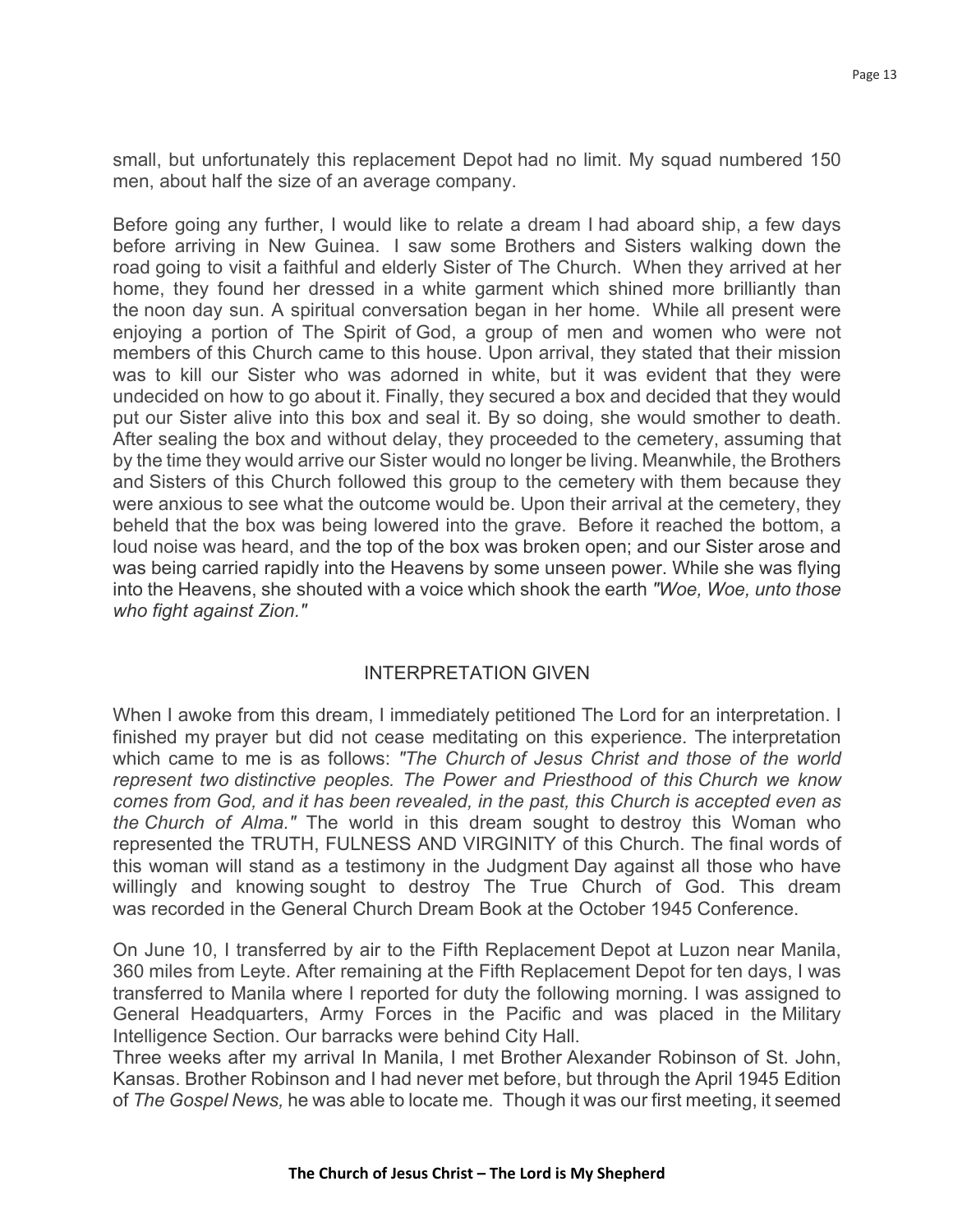that we had known each other for years. We met quite often and had some wonderful times together. The Lord saw fit for us to be of comfort to each other, and our conversations were spent in things which build the soul. We will long remember these blessings. On several occasions, we climbed up the hills and walked through the fields, speaking and singing hymns of praise unto God. What greater privilege could two members of this Church have than this one? I say there is none. Once again, I felt how much I was indebted to The Lord. I never expected to meet Brothers on the other side of the ocean.

#### PREPARATION FOR OCCUPATION

Toward the end of August, 1945, Brother Alex was told he would be leaving. When the Japanese Government surrendered to the Allies, preparations immediately began for the occupation of Japan. Brother Robinson was chosen as one of the group which represented the advanced echelon into Japan, preparing for the arrival of General Douglas MacArthur, our Supreme Allied Commander. He left Manila, bidding me farewell and hoping that if we did not meet in Japan, we would meet some day in the near future back in our homes.

Shortly after Brother Robinson's departure, my sister-in law Carmella's brother, Tony Gallucci, located me. With him was his brother, Domenic, who was visiting on a three-day pass. Domenic was stationed about 180 miles from Manila. It was a joy to meet them because it had been a long time since we had seen each other. Domenic left when his pass was due, while Tony continued to be stationed on the out-skirts of Manila, about seven miles from City Hall.

The day after meeting my sister-in-law's brothers, I was favored with a visit from Brother Anthony Brutz (formerly stationed with me for three months at Camp Barkeley, Tx). He was stationed about 200 miles from Manila, attached to an Infantry Division on Northern Luzon. Having a four-day pass, he spent two days trying unsuccessfully to locate his brother who was nearby. He then proceeded to Manila to visit me for a day and a half. It was a surprise and a great joy to see him again.

During the last week of August, I was invited by the Colonel and several of the officers to take a sightseeing trip to Corregidor, 60 miles away. Part of this distance was covered on land, the remainder on water. We visited the Wainwright Tunnel, one of the strongest dugouts for the Japanese during their occupation. General Wainwright (Commander of the American Troops at Corregidor in 1942) was compelled to surrender with his men in this tunnel. The General and his men were taken prisoners by the Japanese and were not released until the final surrender of the Japanese in August 1945. After visiting the tunnel, we took a long hike up a hill which circled many times, totaling three miles. The remainder of the day we spent in observing the scenes of destruction which took place. Many wonderful buildings and homes had been destroyed. Worse of all, many lives were lost for which no money or treasure will ever compensate.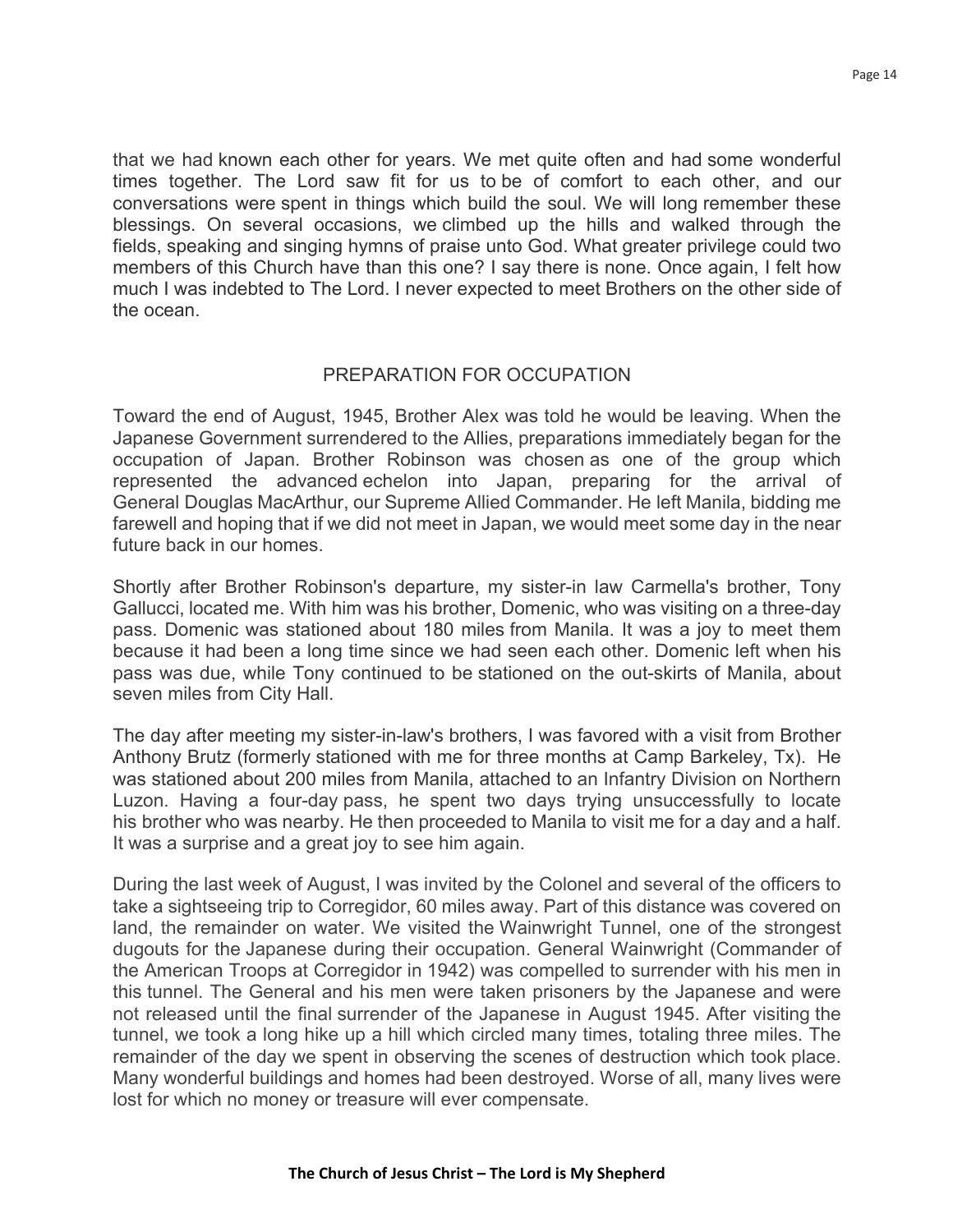# V-J DAY OFFICIALLY ANNOUNCED

On September 2, 1945, V-J Day was officially announced, and I purchased a Souvenir Edition of the MANILA CHRONICLE which contained the timetable for the surrender commencing on August 9 and finally ending on September 2, when the terms of surrender were to be signed in Tokyo Bay. I was privileged to see the Japanese Delegates when they came to Manila to talk about the peace terms. Certainly, this historical event Is one that the world will long remember.

In August 1945, when the Japanese Delegation came to Manila by orders of General MacArthur, I was walking on the same floor where they were holding their conference that morning. As I passed the Conference Room, I noticed an empty armchair. I continued to walk down the aisle but was wondering whose chair this belonged to. All of a sudden, I heard a voice say as follows: *"These men have assembled to bring peace to the world; but how can peace ever come, when The Prince of Peace is absent from their Conference?"*

When the war ended, everyone was anxious to know how soon we would get home. I was among the low-point men, having served 28 months in the states which entitled me to only 28 points. Fortunately, I arrived overseas at the right time just before the last campaigns were closed. For arriving at Leyte, Southern Philippines In May 1945, I was awarded a Battle Star. In June, I flew to Luzon and was awarded another Battle Star for the Luzon Campaign. The two stars increased my score by ten points. As of V-J Day, I had 46 points to my credit but still far short to qualify for discharge. I carried on In my work, and always with my trust in The Lord, I was hopeful of returning home in His due time.

On September 21, I was sent on temporary duty to the 29th Replacement Depot, 20 miles south of Manila. Our primary objective was to process and screen American liberated prisoners of war. I had the opportunity to interrogate and interview several hundred of these men, and it was indeed a pity to hear about their imprisonment. During this period of Temporary duty, I was promoted to the grade of Staff Sergeant.

# REASSIGNED IN MANILA

On October 20, our section was disbanded. Five days later, I was reassigned to the Office of the Chief Surgeon in City Hall, General Headquarters, Manila. Most of the work was very familiar to me because most of my experience in the Army had been in the Medical Corps.

On Thanksgiving Day, Tony Gallucci and I took a trip to San Fernando, Philippine Islands, to visit his brother, Domenic. We had a wonderful and safe trip.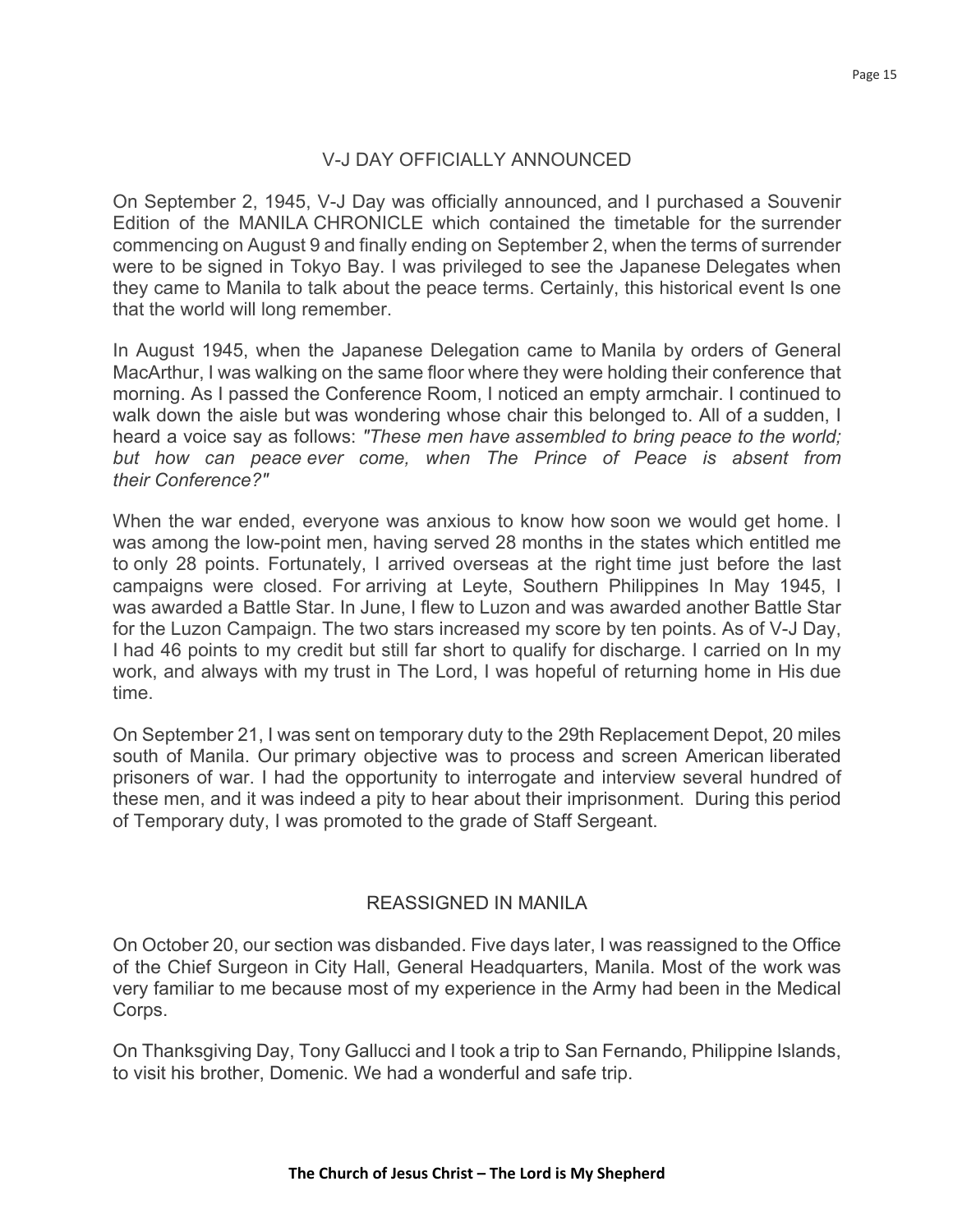On December 29, I obtained a four-day pass and visited the city of Batangus and several other surrounding towns south of Manila. I had an enjoyable trip, viewing many interesting sights. Not quite as pleasant, however, were to see the ruins and sorrowful scenes of destruction, loss, and total darkness brought into the homes and towns of the natives. Once again, my mind turned to God in thanksgiving for having given us the blessed land of America, often referred to as the Promised Land. Above all, I was grateful in my thoughts for The Restored Gospel which was brought back to earth upon the soil of our own country. Not only have we benefited but it can be said today that the doors of the United States have been opened to feed and clothe hungry and poor people from far off countries.

My third Christmas and New Year in the Army were spent in Manila. When the church bells rang throughout the city on New Year's Eve, I stood in silence before the barracks, meditating on the things which had taken place during that year. One of the things I was most grateful for was that the war had ended, making me hopeful of being home soon. My first Christmas and New Year's Day were spent at Edgewood Arsenal, M 0. in 1943. One year later, I found myself in Texas where I spent Christmas and New Year's Day. Yet, no matter where I was, The Lord was with me!

On January 5, 1946, I was visited by Efraim Tolentino. He and I had been corresponding for several months. Efraim is a Filipino, born in the Philippines, who had advanced himself at a very early age. As a young man, he was teaching in a primary school located on Northern Luzon. He became interested in The Church of Jesus Christ through Brother Anthony Brutz who was stationed near him. In his first letter to me, he requested more information about the faith and doctrine of The Church; and according to the inspiration which came from God, I endeavored to write him in brief concerning the great Plan of Salvation. I stressed the main events which led to The Restoration of The Gospel in 1827.

Before departing, I gave Efraim all the pamphlets of The Church, including the *Book of Mormon.* I also assured him that within a few days I would mail him one of our *Saints Hymnals.*

In October, 1945, while stationed in the city of Manila, Philippine Islands, I petitioned the Lord one evening regarding the future progress of The Church, desiring to know when and where The Gospel would spread. I made mention in particular the Philippine Islands, for I was among the Filipino people and could see how far they had drifted from the commandments of God.

Shortly afterward, I dreamed that I was back in the United States and was walking down a busy street in one of our large cities. As I was approaching a large building, the main door opened and approximately 100 Brethren of this Church marched out from the building in two columns. A Brother of the Priesthood was leading the march and had in his hands sheets of paper which were rolled up tightly. As they arrived at the corner, they came to a halt and remained silent for a few moments. Suddenly two more Brethren came out from the same building, each carrying a large box. These two Brethren took the boxes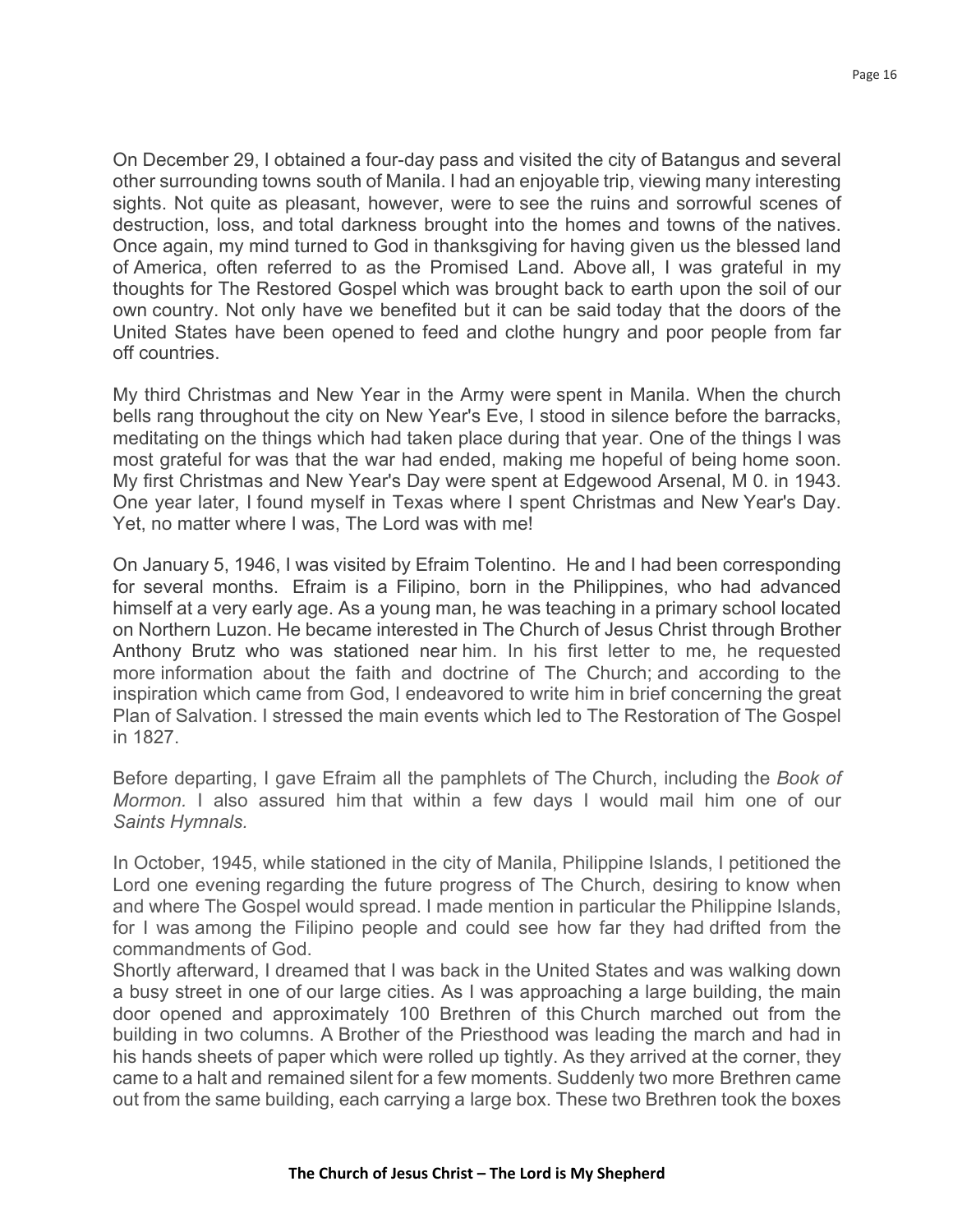to the Brother who was at the head, and then they took their place in line. Since everything was done in good order, without questioning or confusion, I concluded that they had had some meeting while in the building. As I stood watching, I saw the Brother in charge open these boxes and he then began to distribute the contents to the rest who had formed two columns at the corner. From a distance I could see that he was pairing them up two by two, and giving them a few small wires and a small set of tools. As he was issuing this equipment, he said to each pair of Brethren, *"You have been told your destination.* Go *and make the necessary connections."* When all had gone their way, this Brother remained alone. I then approached him and said, *"Brother, may I know what has been done?"* He said, *"Those Brothers have just left for various towns and cities in the United States in order to make connections. We are going to establish* a *base in the United States with* a *main switch board.* "While he was speaking, I was still unaware as to what he was referring to. Suddenly he read my mind and said, *"I know what you are thinking, but I speak of greater things."* Quickly I grasped the sense of his conversation and was about to ask him, *"When will the Gospel go to the Philippines?"* when he again read my mind and said, *"After the main switch board is completed and after our base has been established in the United States, we will then make connections elsewhere."*  He continued saying, *"I have in my hands* a *roll of plans which have bearing on the future. These plans are secret for the present, and I cannot reveal them."* He then began to unroll the papers and while doing so he said. *"But I can say this much: 'The time is going to come when connections will be made not only in the United States, but ...* (At this point he covered the surface of the written plans and showed me only one little phrase which read) TO EVERY KINDRED, TONGUE, AND NATION." The Brother then added, *"That's all for now; the complete details will be revealed in the future."* I then awoke from my dream.

#### MORALE LOWERED

Perhaps one of the worse things that could have happened in the Army to lower the morale of the men occurred on January 6, when the War Department announced its intentions to slow down the Demobilization Program. I will not attempt to describe the feelings and resentments of every unit throughout the Army, but I must say it resulted in mass demonstrations as thousands of soldiers voiced their opinions and protested against the War Department. Many began to write to congressmen and even to the President of the United States, requesting that action be taken to speed our return home. It was said that never in the history of the Army did men protest in such great numbers. Permit me to say that, while we, as Saints, do not encourage or favor protesting or taking part in such demonstrations, it was evident that some injustice was taking place. It appeared that we were being punished for a crime which we had not committed. My personal attitude was that, having served three years of honest and faithful service to my country and having acquired forty-six points under the point system as of V-J Day, I had reason to request some consideration. Yet, knowing that many of men's promises have proven to be false, I rested my case with God and petitioned Him if He saw fit to hasten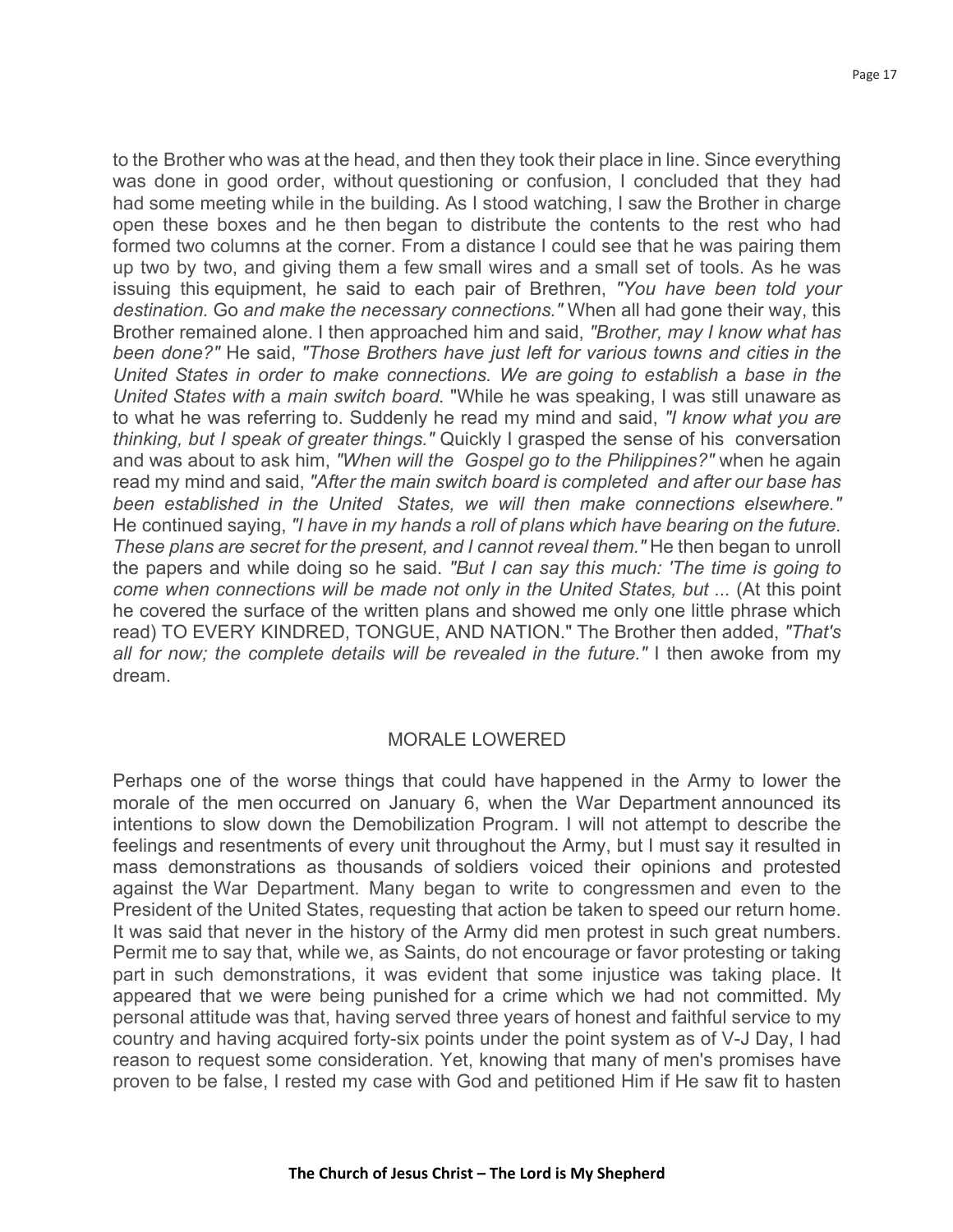the day when I could meet with my loved ones and join in fellowship with the people of The Restored Gospel whom I cherish and hold dear to my heart.

The following poem was composed in Manila, Philippine Islands. It was printed in *Yank Magazine, The Manila Chronicle, and The Gospel News.*

*MY ARMY CAREER*

*I was once a proud civilian, Proud* as *proud can be, No need for any worrying, Until the Army greeted me.*

*My first barracks bag was heavy, And grievous to be borne, My clothes were awful baggy, And pitiful to be worn.*

*Then came my basic training, To Camp Grant I was sent, I'm not doing much complaining, But I wish I had never went.*

*Later went to Edgewood Arsenal, An ideal place to know, Worked in a station hospital, Where patients come and go.*

*Eighteen months were over, I had spent some wonderful days, But then I got my orders, I would soon be on my way.*

*Deep in the heart of Texas, I journeyed a good long ways, And finally reached Camp Barkeley, to spend a few more days.*

*The Major said: "More basic training," This did not please me so, It created a terrible feeling, Only God and I would know.*

*Not many days thereafter I was sent to Company "P",*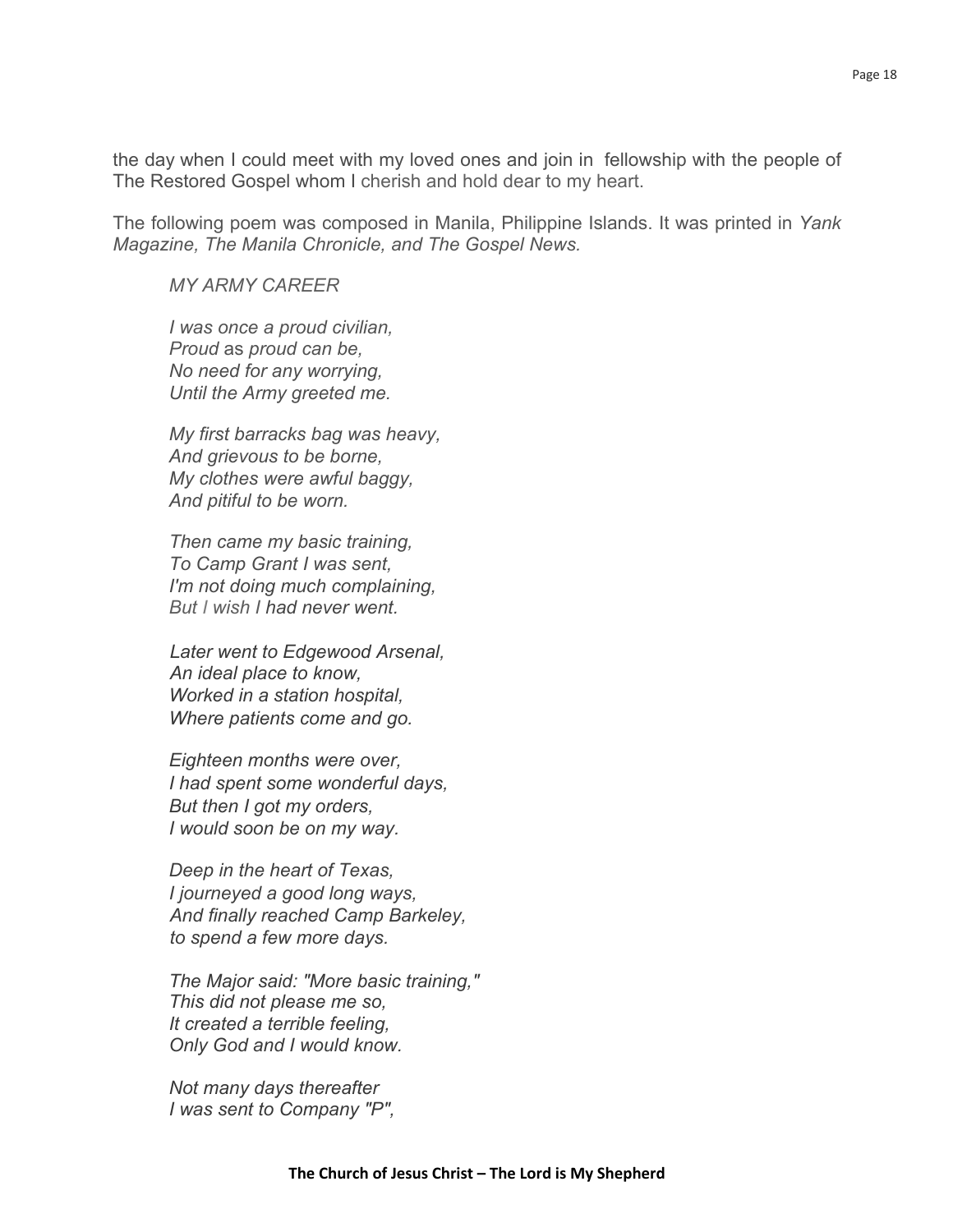*But to me it didn't matter, I was looking for work you see.*

*This was a Provisional company, Ready to go overseas, In the process of activation, A hospital we were to be.*

*We moved for parallel training, To Camp Bowie, Texas we went, But nobody was seriously planning, How many days here we would spend.*

*'Twas here I got my furlough, It was for home that I was bound, I arrived safely in Rochester, To me it was solid ground.*

*Dear loved ones I hated to leave you, but there was nothing I could do, Than to continue performing my duty, That I might come back to you.*

*On reporting back for duty, I was told the saddest tale, Our unit was to be disbanded, Said the War Department mail.*

*Another journey we started, Not knowing what was our plight, We arrived Camp Crowder, Missouri, On that unforgettable night.*

*I worked in the company office To help out during the day, But soon my orders were published And I again was on my way.*

*I arrived in California, It was on a Sabbath Day, Never was there a duller moment, But I did not forget to pray.*

*On board the ship I took my stand, To reach the shores of unknown lands,*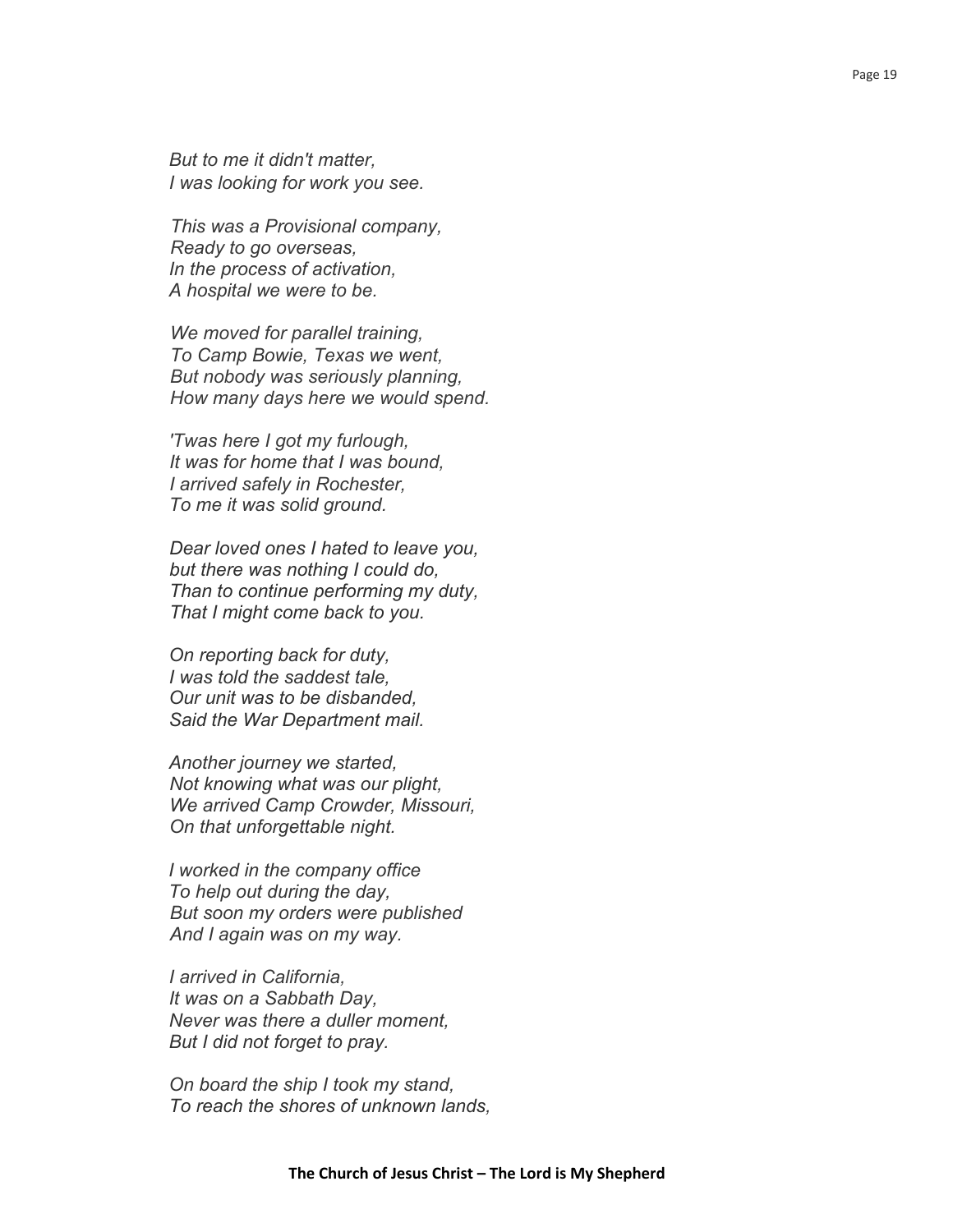*Exciting but tiresome the journey was, But who can deny the things God does.*

*Here I am in some strange land, And dear God I can feel your hand, You are so close I can plainly see, The folks back home are praying for me.*

*Standing by you, I cannot fall, Thou who hearest every call, Pray let me see my loved ones again, So altogether we can say, "Amen."*

On January 15, 1946, the War Department lowered the standard requirements for Demobilization, stating that within 90 days all men with 45 points as of V-J Day and all men having 30 months service as of April 30, 1945 were eligible to be sent home. This was good news for me, for I was included under both categories. Each day seemed an eternity. Finally on January 26, 1946, my orders were printed transferring me from Manila to the 29th Replacement Depot, about 20 miles south of Manila. I had been here to process American liberated prisoners of war just two months prior, and now I was entering this depot to be processed and sent home again. This was too good to be true!

On January 31, I boarded the S.S. Marine Serpent at the Manila Harbor. There were 3,000 of us happy soldiers, deeply grateful that we were soon going to be free men again. At the dawn of February 1, our ship set sail for America. At the same time, another ship at the next pier, all members of General Headquarters in Manila, set sail for Japan. The entire headquarters staff was being moved to Japan to perform duty by orders of General MacArthur. One could never imagine how happy I was to be on the Marine Serpent rather than on the other ship destined for Japan. Once again, I raised my voice in thanksgiving to God for His infinite mercy toward me.

I was detailed as Sergeant of the Guard for the entire voyage. Unfortunately, we encountered a stormy voyage home. Many of us became very ill. We were still happy, in fact overwhelmed with joy that this kind of life was not going to be ours for long. As we entered the Golden Gate on February ,18, there was much excitement and noise. Words would not be able to paint the picture. What a wonderful feeling it was to reach the shores of the land of America, and the shores of the land which God promised above all other lands, inasmuch as we would obey His commandments.

# DISCHARGED FROM SERVICE

From San Francisco, we were taken by ferry to Camp Stoneman to await transportation to the east coast. Within 36 hours, we were on a troop train headed for Fort Dix, New Jersey, a separation center, to be separated from the service. Leaving Camp Stoneman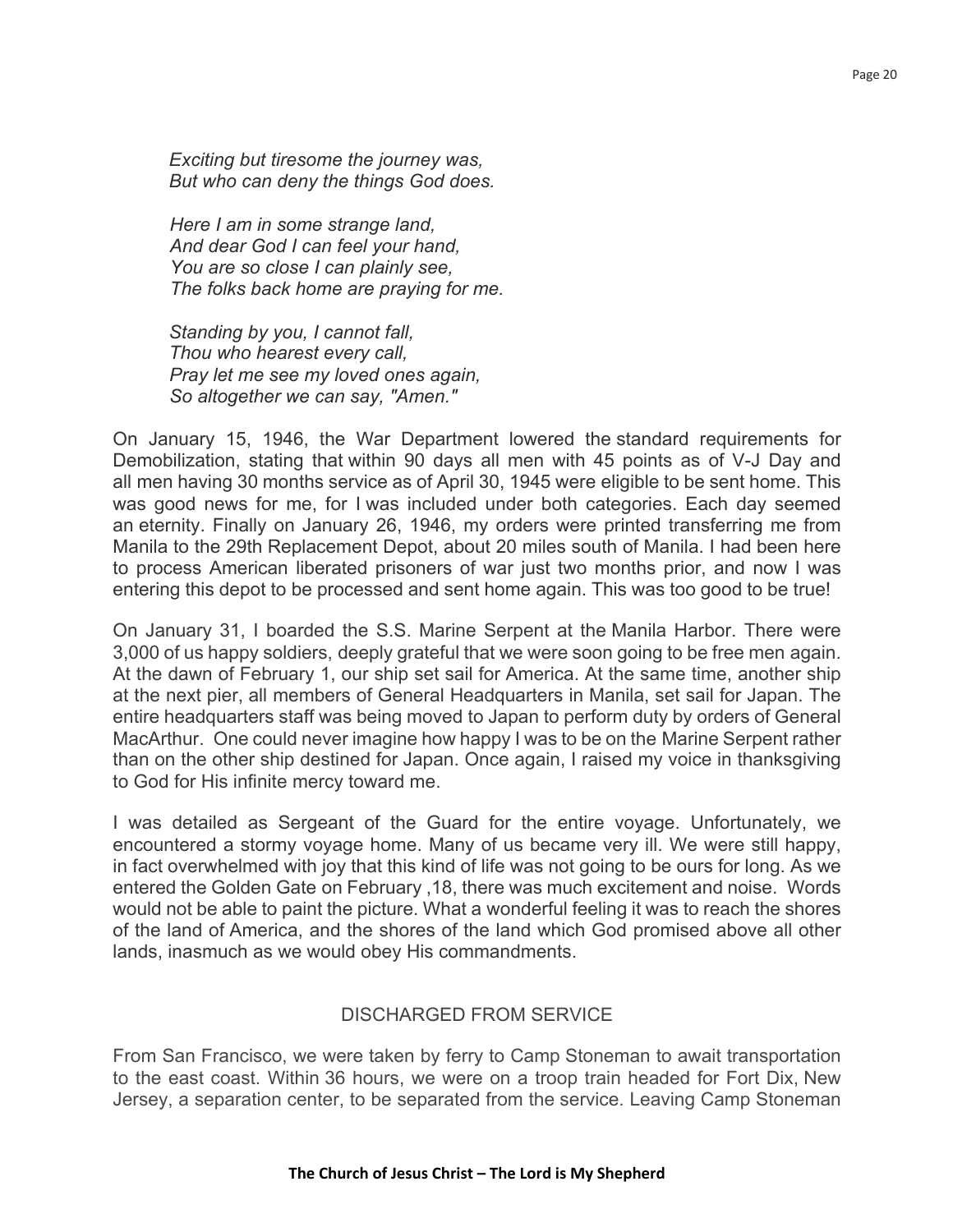on February 20, we arrived at Fort Dix five days later. Here I was about 450 miles away from home, and I still could not believe it. The exciting events that were taking place consecutively like a dream. After more processing at Fort Dix and a careful physical examination, I was given my discharge on the morning of February 27, 1946. At last, the day came for me to return home again and to be free from military oppression. Perhaps I may have used strong statements in this account showing my feelings toward the Army, but one can never understand these things unless he or she would have to undergo similar experiences.

From Fort Dix, I made my first stop in New Brunswick where I spent Wednesday evening with the New Brunswick Branch. I was sure glad to see the Saints there. It reminded us about the wonderful times we had together while I was stationed at Edgewood Arsenal. On Thursday evening, the Hopelawn Mission held a meeting, and I was privileged to be there. The blessings of God were manifested in our service. On Friday, I visited the Bronx Mission and stayed for the evening service which was held in the home of Brother Vincent Azzinaro. Once again, the Lord made His appearance. Immediately after the service, I boarded a train for home. That night was a long one for me. I could not wait for the moments when I would put my feet on the good old Rochester soil again. When I arrived in Rochester on the morning of March 2, my mother and brother, Sam, were waiting for me at the station. Great was our rejoicing in meeting again, and later I was overjoyed to see the rest of my family along with the Saints of Rochester. The thing which pleased me most was that I had come home for good.

My period of stay in the army was good experience for me in more than one way, but I would not choose to go through it again. Living with the world and learning what they term as "Good Times" have helped and taught me to shun their evil ways and cling closer to God. Traveling abroad and in this country has helped me to appreciate first and above all The Gospel of Jesus Christ which I have embraced and secondly, I appreciate to a greater extent this blessed country of ours which offers freedom to all.

One of our main objectives was to promote democracy in Japan and Germany after the war. In a democracy, one of the freedoms is the worship of God in the manner we choose.

In closing, I wish to say that each of us has a part to play in the great work which lies ahead for the people of The Restored Gospel. *"The world needs a friend like Jesus, And no other friend will do."* Another poet says: *"There's a call comes ringing o'er the restless wave; send the Light, send the Light. There are souls to rescue, there are souls to save; send the Light, send the Light."*

After being discharged from the army, I returned to work for the Manson News Agency in Rochester. I had worked there before entering the service.

In June, 1946 I was engaged to Grace Simone of Lockport, New York.